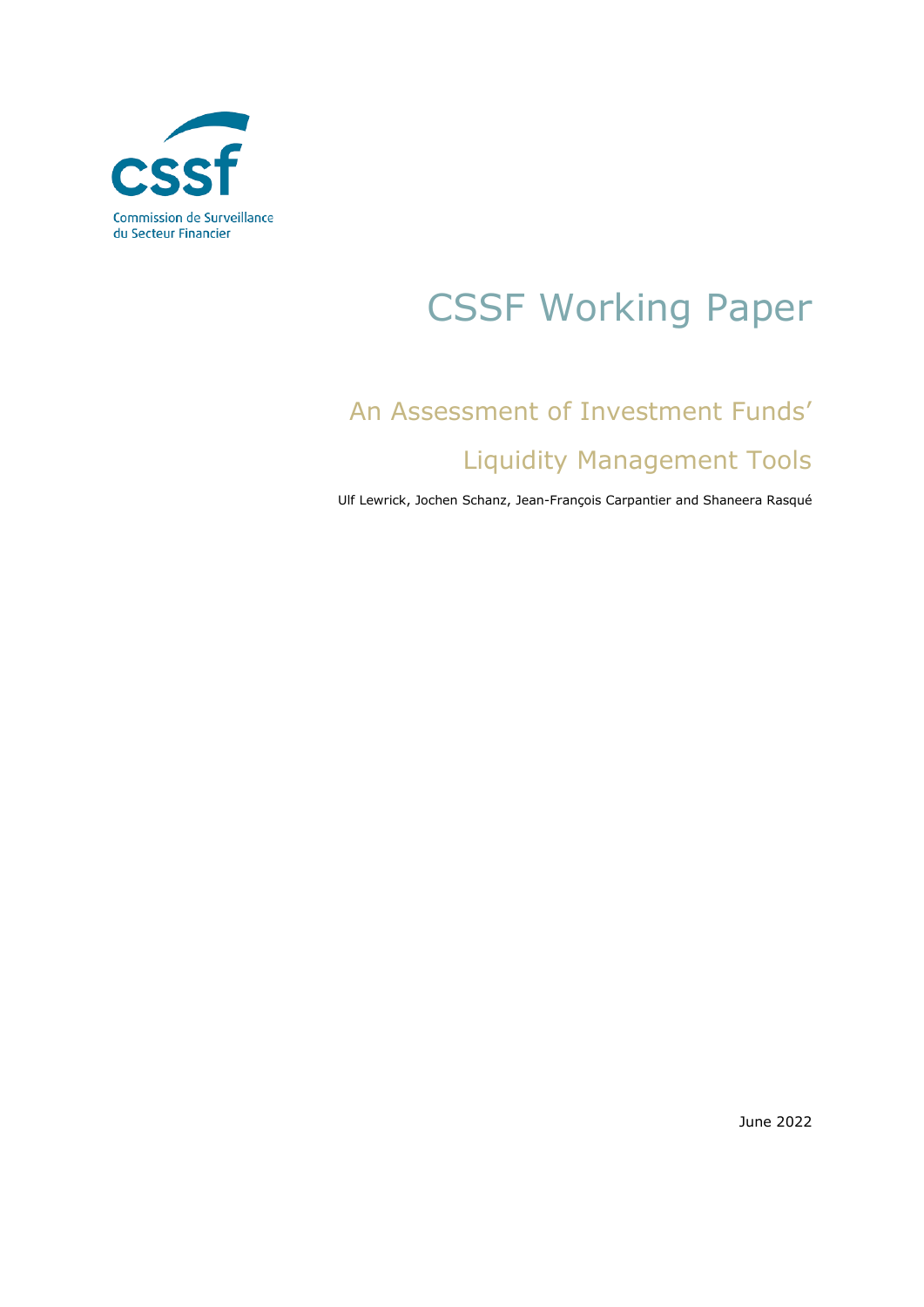# An Assessment of Investment Funds' Liquidity Management Tools

Ulf Lewrick, Jochen Schanz, Jean-François Carpantier and Shaneera Rasqué<sup>1</sup>

#### **Abstract**

Open-ended funds have to align the liquidity of their assets with that of their liabilities. Their structural vulnerabilities to liquidity mismatch are at the forefront of international discussions, especially for those funds investing in less liquid assets. For fund managers, liquidity risk management involves several measures, including notably (1) the active management of the portfolio, including cash and liquid assets, (2) passing costs of trading in securities due to redemptions and subscriptions to transacting investors, and (3) restricting investors' access to their capital under exceptional circumstances. We assess funds' related liquidity management tools based on several supervisory datasets of Luxembourg-domiciled open-ended funds (UCITS). For these funds, redemptions regularly exceed the funds' cash reserves, suggesting that the funds rely on the ability to sell assets at short notice to honour redemptions. Fund managers' assessment of their assets' liquidity under systemic stress scenarios appears somewhat optimistic. Funds frequently use swing pricing, which allows them to pass on the costs of trading to transacting investors. Swing pricing appears to dampen fund outflows except during systemic stress. In contrast, funds rarely suspend redemptions. Suspensions often precede the permanent closure and liquidation of the fund and occasionally coincide with higher outflows from related funds. Lower survival rates and adverse signalling effects may imply that funds wait too long before suspending redemptions. These findings suggest that funds' liquidity management tools work well in normal times, but could be made more effective during episodes of stress by improving their calibration, timing and operationalization. Providing related guidance would further enhance investor protection and strengthen the resilience of the fund sector.

**JEL Classifications:** G01, G23, G28, C72

-

**Keywords:** Financial stability; swing pricing; suspension of redemptions; regulation; liquidity mismatch

*<sup>1</sup> This working paper was prepared as part of a joint research project on the effectiveness of liquidity management tools. Jean-François Carpantier and Shaneera Rasqué are with the Commission de Surveillance du Secteur Financier (CSSF). Ulf Lewrick is with the Bank for International Settlements (BIS). Jochen Schanz contributed to the paper while working at the BIS and is now with the European Investment Bank (EIB). Email contacts: [ulf.lewrick@bis.org](mailto:ulf.lewrick@bis.org) an[d jean-francois.carpantier@cssf.lu.](mailto:jeanfrancois.carpantier@cssf.lu) The views expressed are those of the authors and do not necessarily reflect the views of BIS, CSSF or EIB. The authors would like to thank Alain Hoscheid, Georg Kiefer and Tom Ungeheuer from the CSSF for detailed feedback. Any errors or omissions are the responsibility of the authors.*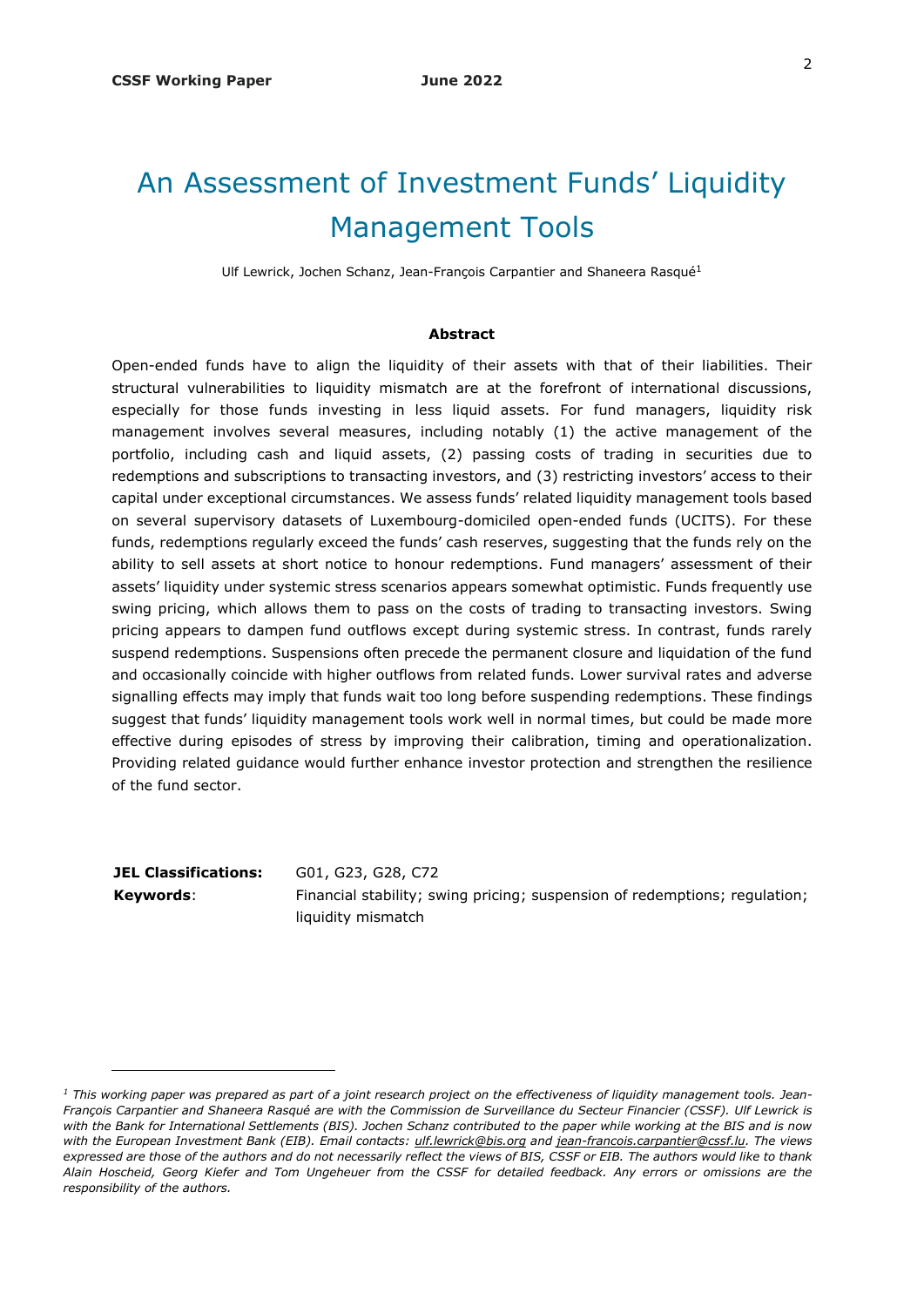# **1. Introduction**

-

Investment funds play an important role in the financial system. They provide a key source of funding for corporates and the public sector by investing in equity and fixed income securities. At the same time, funds offer institutional and retail investors investment opportunities with access to a diversified portfolio.

Liquidity risk management of funds aims at ensuring consistency between the funds' portfolio liquidity on the one side and their liabilities and redemption policy on the other side. Funds need to manage liquidity mismatches. These mismatches arise because funds invest in assets that are typically less liquid than cash, while usually granting investors the right to redeem their shares for cash daily. The main objective of funds' liquidity risk management is thus to ensure that the funds can honour their contractual obligations – i.e. meet redemption requests by investors within the agreed timeframe – based on a fair treatment of investors. The fund manager needs to strike a balance between exposing the fund to liquidity mismatches in order to generate returns, while ensuring the ability to pay out redeeming investors. In this context, the fund's liquidity risk management framework needs, for example, to determine and document appropriately for investors the fund's risk tolerance as well as the circumstances under which the fund can pass costs of trading due to capital activity (i.e. redemptions and subscriptions that result in net fund flows) to transacting investors (e.g. via swing pricing or anti-dilution levies), can partially restrict investors' ability to redeem (redemption gates), or can suspend temporarily the payment to redeeming investors (suspensions). 2

From a macroprudential perspective, funds' liquidity risk management should also consider the negative externalities that can arise from funds having to sell assets at short notice (i.e. engaging in "forced sales") to meet redemptions, but also from the adverse spillover effects on financial markets, such as increasing system-wide uncertainties and volatility, that can result from funds restricting access to investor capital.

This paper studies the effectiveness of several core components of funds' liquidity risk management in handling large investor redemptions: first, the management of *liquidity buffers* (i.e. cash and liquid assets) to meet redemptions on an ongoing basis; second, the use of *swing pricing*, which passes the costs of trading due to capital activity in the fund to transacting investors in order to prevent dilution of remaining investors, while mitigating potential incentives for investors to redeem; and third, the *temporary suspension of redemptions* ("suspensions") that helps preserve the fund's value in situations such as stressed market conditions, instances of unusually high redemptions, or when an accurate pricing of the portfolio becomes unfeasible (e.g. due to temporarily closed markets). The selection of swing pricing and suspensions in this paper reflects their more widespread availability and use (in the case of swing pricing) relative to comparable instruments (e.g. antidilution levies, redemptions-in-kind, redemption gates) used by funds studied in this paper.

The assessment covers *Undertakings for Collective Investments in Transferable Securities* (UCITS) authorised in Luxembourg. The analysis focuses on actively managed UCITS (sub-)funds (henceforth "funds") and combines several CSSF supervisory datasets with vendor data.

*<sup>2</sup> We use the terms redemption (subscription) and outflow (inflow) interchangeably. Net redemptions (or net outflows) refer to the difference of redemptions and subscriptions. We use "gross" redemption to distinguish redemption from "net" redemption in some cases to avoid ambiguity.*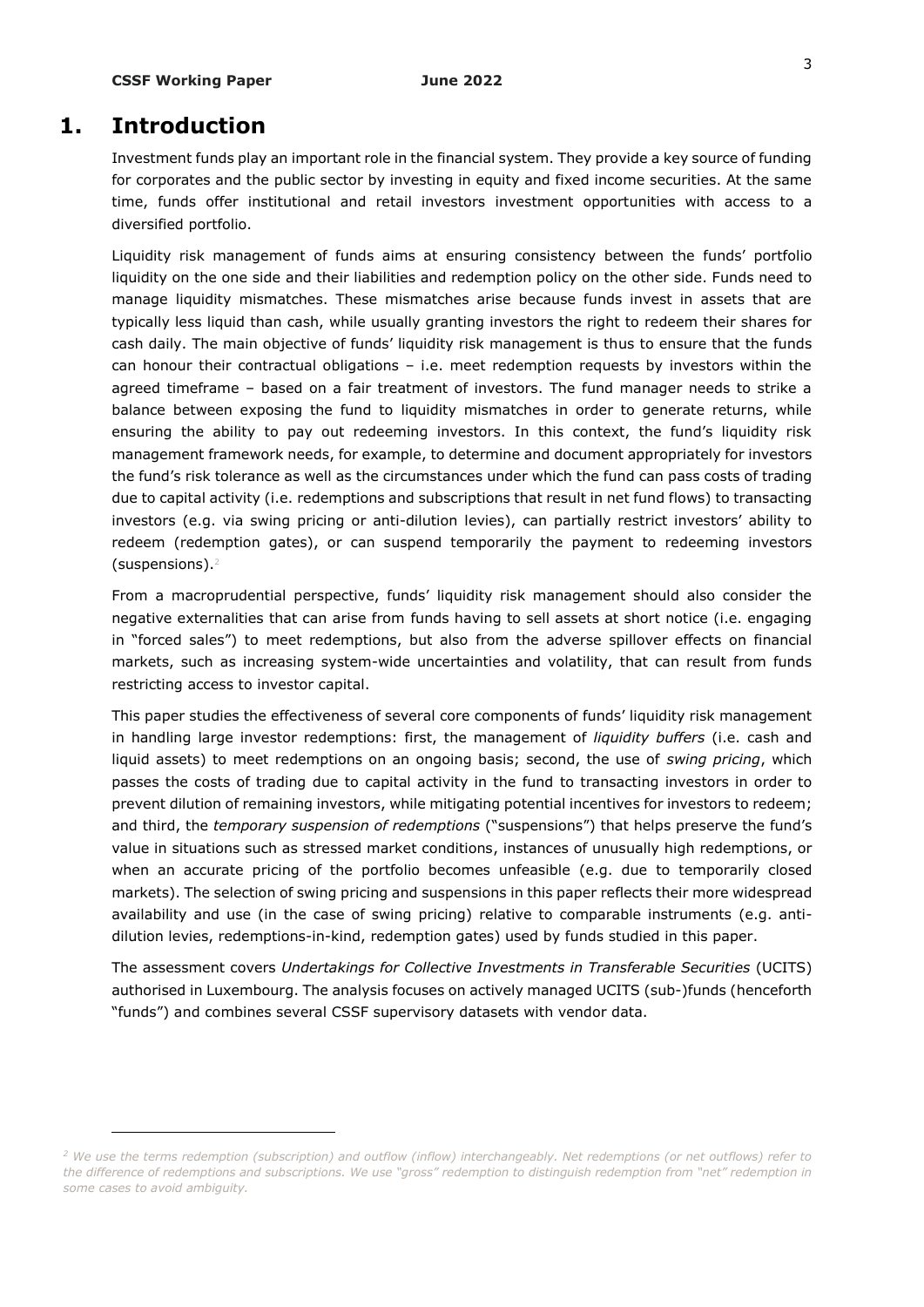-

Our study is related to several strands of the literature. A number of recent papers study the financial fragility that can arise from investor redemptions, highlighting the potential for adverse spillovers across funds and to the underlying asset markets (Ma et al 2021, Falato et al 2021, Claessens and Lewrick 2021). Prior work has also emphasised vulnerabilities that can arise from investor behaviour (e.g. Chen et al 2010, Goldstein et al 2017) as well as from herding by fund managers (e.g. Feroli et al 2014). Research on funds' use of liquidity buffers and cash management includes, for example, Chernenko and Sunderam (2016), Morris et al (2017), Zeng (2017), Jiang et al (2020), and Schrimpf et al (2021).

A few papers study the effects of swing pricing, including, for example, Malik and Lindner (2017), Lewrick and Schanz (2017, 2022), Capponi et al (2020), and Jin et al (2022). These papers underscore the potential for swing pricing to support financial stability by reducing investors' incentives to redeem but reach different conclusions on whether swing pricing can fulfil this role during periods of market stress.

Research on the impact of suspensions includes Grill et al (2021) who show that suspensions can increase outflows after funds reopen and may result in spillovers on other funds. The model in Cipriani et al (2014), in turn, highlights the potential for suspensions to induce pre-emptive runs by investors.

Finally, our study is related to policy papers published by international institutions that recommend and assess the design of consistent redemption arrangements (IOSCO 2015, 2018), the wider availability of liquidity management tools (FSB 2017), a better guidance on the use of liquidity management tools (ESRB 2017) and the development of macroprudential tools designed for the non-bank financial intermediation sector (FSB 2021).

The remainder of this paper is organised as follows. Section 2 presents the data and provides an overview of the liquidity management tools (LMTs) that are available to Luxembourg funds. Section 3 discusses funds' use of liquidity buffers, before turning to the assessment of swing pricing and suspensions in Sections 4 and 5, respectively. Section 6 concludes.

# **2. Liquidity management tools: data and availability to funds**

The analysis builds on four datasets compiled by the CSSF. The first dataset comprises a subset of the UCITS risk reporting (URR) with semi-annual data from end-2015 to the first half of 2020 for Luxembourg funds with more than €500 million total net assets (TNA) or an average leverage utilization in terms of notional amount during the reference period above 250% of TNA.<sup>3</sup> This dataset provides information about the main fund characteristics and the funds' usage of LMTs. At mid-2020, the sample comprised 1,915 funds with total TNA of about €2.9 trillion, representing 23% in terms of the total number of UCITS and about 77% of UCITS total TNA.

*<sup>3</sup> The first reporting period is from October 2015 to March 2016. As of the second half of 2016, the reporting periods comprise the first and second half of the calendar year, respectively.*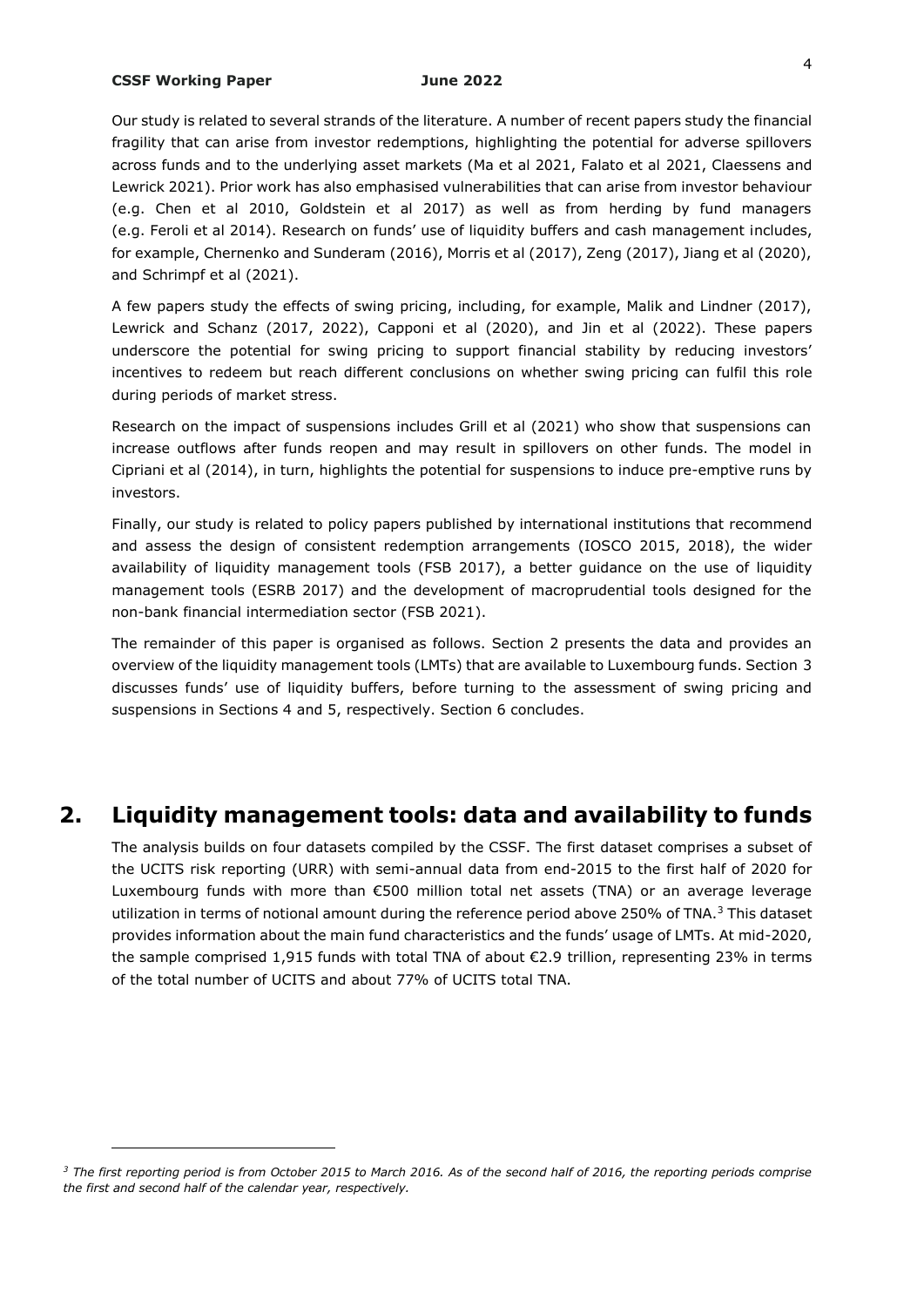The second dataset comprises a compilation of all suspensions by Luxembourg funds from 2007 to 2018. This dataset contains 454 suspensions, including multiple suspensions by individual funds, and provides basic information about the reason and the length of each suspension. The third dataset contains monthly redemptions and subscriptions in euro terms at the fund level from 2006 to 2020. The fourth dataset is based on a survey of 57 funds by the CSSF and covers the period from January to June 2020. It provides daily data on funds' liquidity buffers and swing pricing activity during the March 2020 market turmoil.

We merge the supervisory data with monthly data from Refinitiv Lipper and daily data from Bloomberg. Matches are identified at the share class level based on the ISIN. Share class data are then aggregated to the fund level.

Funds can rely on a variety of LMTs (Table 1). Indeed, international comparisons (e.g. ESMA 2020, IOSCO 2015) suggest that Luxembourg-domiciled funds have access to a broad set of LMTs if compared with funds from other jurisdictions. For the first half of 2020, URR data indicate that nearly all reporting funds can restrict investor access to capital under exceptional circumstances by suspending redemptions temporarily, whereas 90% can apply redemptions gates. About 65% of funds can apply swing pricing, whereas only 17% can apply anti-dilution levies (i.e. an alternative LMT to swing pricing). Redemptions in-kind are only available to 10% of the funds.

| Table 1: Available liquidity management tools <sup>1</sup> |            |            |         |                 |            |                    |  |
|------------------------------------------------------------|------------|------------|---------|-----------------|------------|--------------------|--|
|                                                            | Temporary  | Redemption | Swing   | Anti-dilution   | Redemption | No of              |  |
| Asset class                                                | suspension | gates      | pricing | levy            | in kind    | funds <sup>3</sup> |  |
| Equity                                                     | 96%        | 90%        | 71%     | 19%             | 9%         | 674                |  |
| General Bonds                                              | 98%        | 90%        | 74%     | 21%             | 10%        | 357                |  |
| High Yield Bonds                                           | 99%        | 95%        | 80%     | 16%             | 16%        | 88                 |  |
| Investment Grade Bonds                                     | 95%        | 88%        | 62%     | 17%             | 13%        | 232                |  |
| Mixed Equity and Bonds                                     | 99%        | 92%        | 43%     | 10%             | 10%        | 249                |  |
| Other <sup>2</sup>                                         | 95%        | 89%        | 59%     | 17 <sub>%</sub> | 7%         | 315                |  |
| All funds                                                  | 97%        | 90%        | 65%     | 17%             | 10%        | 1,915              |  |

<sup>1</sup> As a percentage share of reporting funds per asset class. Data for the first half of 2020.<sup>2</sup> This category comprises the following asset classes: ABS/MBS, commodities, convertible bonds, foreign exchange, mixed other, money market instruments, volatility, and funds with no asset class allocation.  $3$  Number of funds subject to the UCITS Risk Reporting. These figures do not cover all LMTs given the limited coverage of the UCITS Risk Reporting. Sources: CSSF; authors' calculations.

LMTs are generally used infrequently, except for swing pricing (Table 2). Suspensions and redemption gates are, by design, only used under exceptional circumstances. Even for the period covering the March 2020 market turmoil, as evidenced in Table 2, when many funds exhibited elevated investor redemptions, only 7 funds suspended redemptions and no fund reported the use of gates.<sup>4</sup> By contrast, 43% of the funds used swing pricing (4% applied anti-dilution levies), up from 36% (3%) in the preceding half-year. These statistics are based on the subset of funds subject to the URR, that is, limited to relatively large and/or leveraged funds. Another analysis focusing on large redemptions and based on a broader sample of 7,830 funds reports larger figures for 2020, especially for redemption gates (26 cases) and redemptions in kind (33 cases) (Carpantier 2021).

-

*<sup>4</sup> See Grill et al (2021) and ESMA (2020) for more detailed studies on suspensions during the COVID-19 crisis.*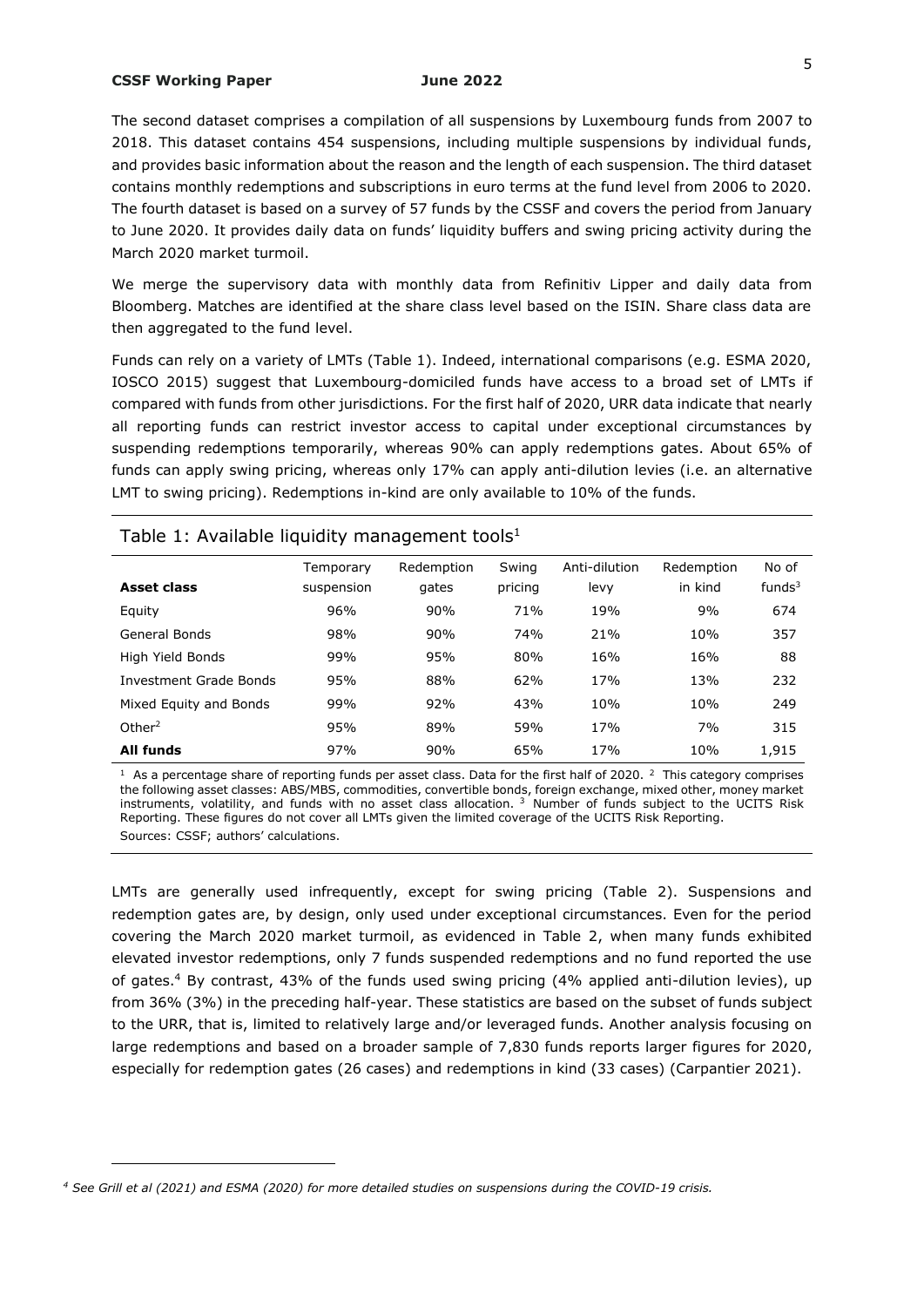|                        | Temporary  | Redemption | Swing   | Anti-dilution | Redemption | Number       |
|------------------------|------------|------------|---------|---------------|------------|--------------|
| Asset class            | suspension | gates      | pricing | levy          | in kind    | of funds $3$ |
| Equity                 | $0\%$      | $0\%$      | 49%     | 4%            | $0\%$      | 674          |
| General Bonds          | $1\%$      | $0\%$      | 56%     | 6%            | $0\%$      | 357          |
| High Yield Bonds       | $0\%$      | $0\%$      | 69%     | 5%            | $0\%$      | 88           |
| Investment Grade Bonds | 0%         | $0\%$      | 44%     | 7%            | $0\%$      | 232          |
| Mixed Equity and Bonds | 0%         | $0\%$      | 21%     | $0\%$         | $0\%$      | 249          |
| Other <sup>2</sup>     | $1\%$      | $0\%$      | 23%     | $1\%$         | $0\%$      | 315          |
| All funds              | $0\%$      | 0%         | 43%     | 4%            | $0\%$      | 1,915        |

Table 2: Usage of liquidity management tools<sup>1</sup>

<sup>1</sup> As a percentage share of reporting funds per asset class. Data for the first half of 2020.<sup>2</sup> This category comprises the following asset classes: ABS/MBS, commodities, convertible bonds, foreign exchange, mixed other, money market instruments, volatility, and funds with no asset class allocation.  $3$  Number of funds subject to the UCITS Risk Reporting. These figures do not cover all LMTs given the limited coverage of the UCITS Risk Reporting.

Sources: CSSF; authors' calculations.

# **3. Liquidity buffers**

Cash and other liquid assets represent funds' first line of defence against large redemptions. For the first half of 2020, the ratio of unencumbered cash to TNA ("cash ratio") and the ratio of liquid assets (i.e. assets that funds expect to be able to liquidate within a day or less, as based on a selfassessment by fund managers) to TNA ("liquid asset ratio") was 2.6% and 74.8% for the median fund, respectively, with considerable variation both within and across asset classes (see Table 3 for the cash ratio and Table 4 for the liquid asset ratio, respectively).

| Table 3: Cash ratio <sup>1</sup> |                  |        |                  |       |        |                 |
|----------------------------------|------------------|--------|------------------|-------|--------|-----------------|
| <b>Asset class</b>               | 25 <sup>th</sup> | Median | 75 <sup>th</sup> | Mean  | St.Dev | No of funds $3$ |
| Equity                           | 0.38             | 1.43   | 4.21             | 22.33 | 8.59   | 674             |
| General Bonds                    | 1.10             | 3.09   | 6.83             | 14.52 | 6.98   | 352             |
| High Yield Bonds                 | 1.57             | 3.10   | 5.77             | 16.13 | 6.47   | 87              |
| Investment Grade                 | 0.30             | 0.99   | 3.57             | 14.46 | 4.93   | 231             |
| <b>Bonds</b>                     |                  |        |                  |       |        |                 |
| Mixed Equity and                 | 2.19             | 5.45   | 12.00            | 18.84 | 11.53  | 248             |
| <b>Bonds</b>                     |                  |        |                  |       |        |                 |
| Other $2$                        | 2.50             | 6.00   | 14.16            | 19.08 | 13.14  | 314             |
| <b>All funds</b>                 | 0.71             | 2.59   | 7.46             | 19.10 | 8.88   | 1,906           |

<sup>1</sup> As a percentage share of reporting funds per asset class. Data for the first half of 2020, winsorized at 1% and 99% to account for the effect of outliers.<sup>2</sup> This category comprises the following asset classes: ABS/MBS, commodities, convertible bonds, foreign exchange, mixed other, money market instruments, volatility, and funds with no asset class allocation.<sup>3</sup> Number of funds subject to the UCITS Risk Reporting. These figures are not fully representative given the limited coverage of the Reporting.

Sources: CSSF; authors' calculations.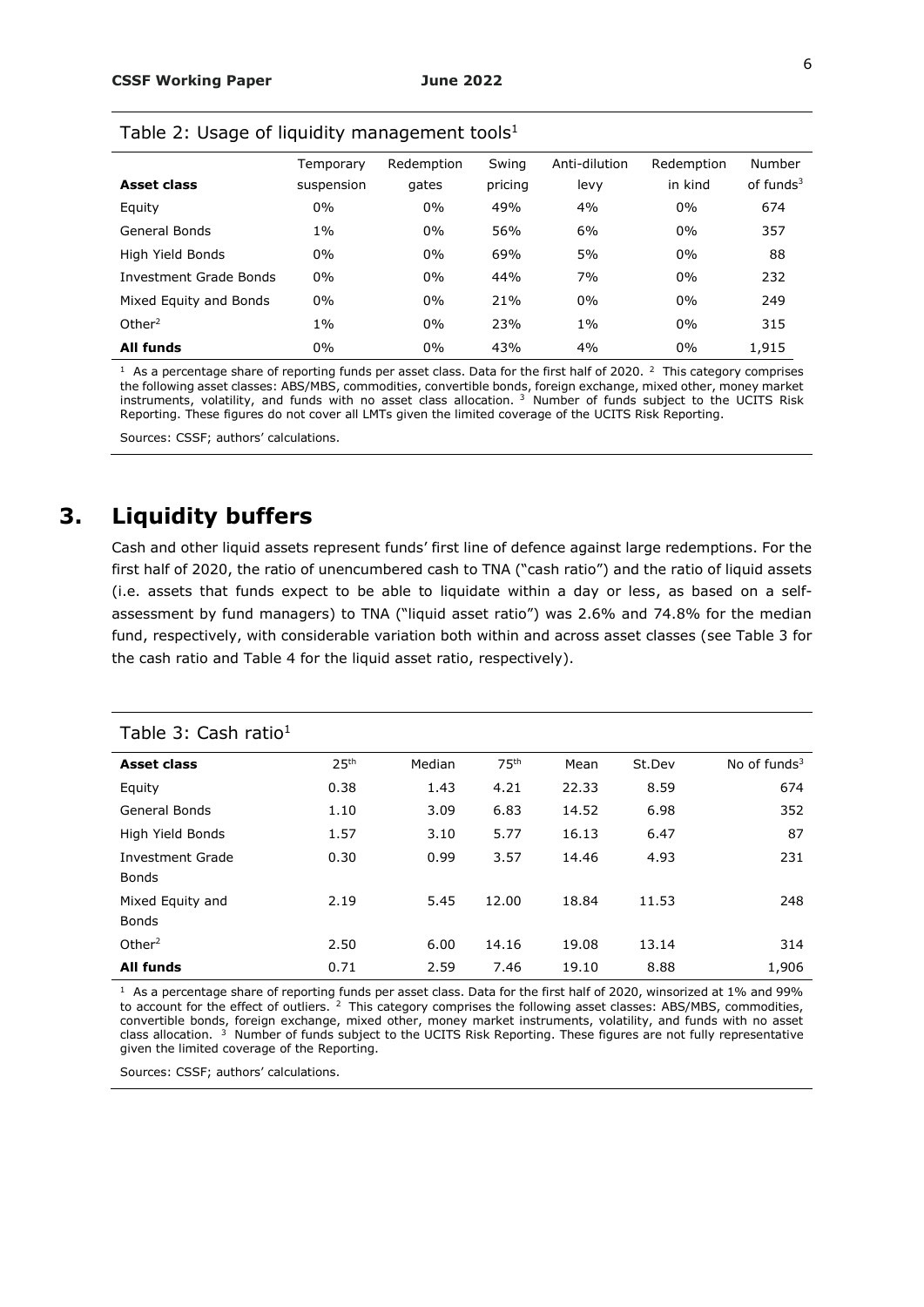| Asset class                   | 25 <sup>th</sup> | Median | 75 <sup>th</sup> | Mean  | St.Dev | No of funds $3$ |
|-------------------------------|------------------|--------|------------------|-------|--------|-----------------|
| Equity                        | 38.45            | 74.83  | 95.29            | 33.58 | 64.68  | 674             |
| General Bonds                 | 24.57            | 57.60  | 88.22            | 33.24 | 55.58  | 357             |
| High Yield Bonds              | 15.00            | 29.83  | 55.51            | 28.84 | 36.76  | 88              |
| <b>Investment Grade Bonds</b> | 34.31            | 72.59  | 97.78            | 34.98 | 63.48  | 232             |
| Mixed Equity and Bonds        | 59.02            | 88.65  | 98.79            | 31.81 | 74.05  | 249             |
| Other $2$                     | 48.50            | 90.17  | 99.87            | 32.67 | 72.69  | 315             |
| All funds                     | 34.04            | 74.80  | 96.23            | 34.16 | 64.09  | 1,915           |
|                               |                  |        |                  |       |        |                 |

#### Table 4: Liquid asset ratio<sup>1</sup>

 $1$  As a percentage share of funds per asset class. Data for the first half of 2020, winsorized at 1% and 99% to account for the effect of outliers.<sup>2</sup> This category comprises the following asset classes: ABS/MBS, commodities, convertible bonds, foreign exchange, mixed other, money market instruments, volatility, and funds with no asset class allocation.  $3\text{ Number of funds subject to the UCITS Risk Reporting. These figures are not fully representative given}$ the limited coverage of the Reporting.

Sources: CSSF; authors' calculations.

A more formal regression analysis suggests that active liquidity risk management by fund managers is integrated in the portfolio management decision process, while liabilities (e.g. investor specifics) are also considered (Table 5). Indeed, funds that are bigger in terms of their TNA or funds with a higher liquid asset ratio tend to hold less cash. By contrast, funds with a high concentration of holdings among only a few investors tend to hold more cash, while cash ratios also tend to increase if market volatility (as measured by the VIX) rises.

# Table 5: Drivers of cash and liquid asset ratio **Cash ratio Liquid asset ratio**

|                              |            | casn ratio |              |            | Liquid asset ratio |              |
|------------------------------|------------|------------|--------------|------------|--------------------|--------------|
| TNA (log)                    | $-1.11***$ | $-1.13***$ | $-1.15***$   | $-7.72***$ | $-7.42***$         | $-7.39***$   |
|                              | $(-4.50)$  | $(-4.52)$  | $(-4.58)$    | $(-9.20)$  | $(-9.03)$          | $(-8.94)$    |
| Years since launch (log)     | $-0.04$    | 0.10       | 0.06         | $-1.31$    | $-0.99$            | $-0.91$      |
|                              | $(-0.09)$  | (0.25)     | (0.14)       | $(-1.28)$  | $(-1.00)$          | $(-0.90)$    |
| Institutional investor share | 0.01       | $0.02**$   | $0.02**$     | $-0.05**$  | $-0.02$            | $-0.02$      |
|                              | (1.21)     | (2.09)     | (2.12)       | $(-2.07)$  | $(-0.98)$          | $(-0.98)$    |
| Share of top-5 investors     | $0.03***$  | $0.03***$  | $0.03***$    | $0.10***$  | $0.07**$           | $0.07**$     |
|                              | (2.69)     | (2.82)     | (2.82)       | (3.33)     | (2.48)             | (2.49)       |
| Liquid asset ratio           | $-0.01$    | $-0.02*$   | $-0.02*$     |            |                    |              |
|                              | $(-1.47)$  | $(-1.95)$  | $(-1.95)$    |            |                    |              |
| Cash ratio                   |            |            |              | $-0.06$    | $-0.08**$          | $-0.08**$    |
|                              |            |            |              | $(-1.59)$  | $(-2.18)$          | $(-2.17)$    |
| VIX                          | $0.06***$  | $0.06***$  |              | 0.05       | 0.03               |              |
|                              | (2.80)     | (2.75)     |              | (1.00)     | (0.63)             |              |
| Number of observations       | 9,671      | 9,671      | 9,671        | 9,671      | 9,671              | 9,671        |
| Adjusted R-squared           | 0.01       | 0.02       | 0.02         | 0.07       | 0.13               | 0.13         |
| Fixed effects                |            | Class      | Class x time |            | Class              | Class x time |

\*/\*\*/\*\*\* indicates statistical significance at the 10/5/1% level based on robust standard errors clustered by fund (t-values in parentheses). OLS regressions based on fund-half-year observations. All variables are winsorized at the 1% and 99% level to account for outliers.

Sources: CSSF; authors' calculations.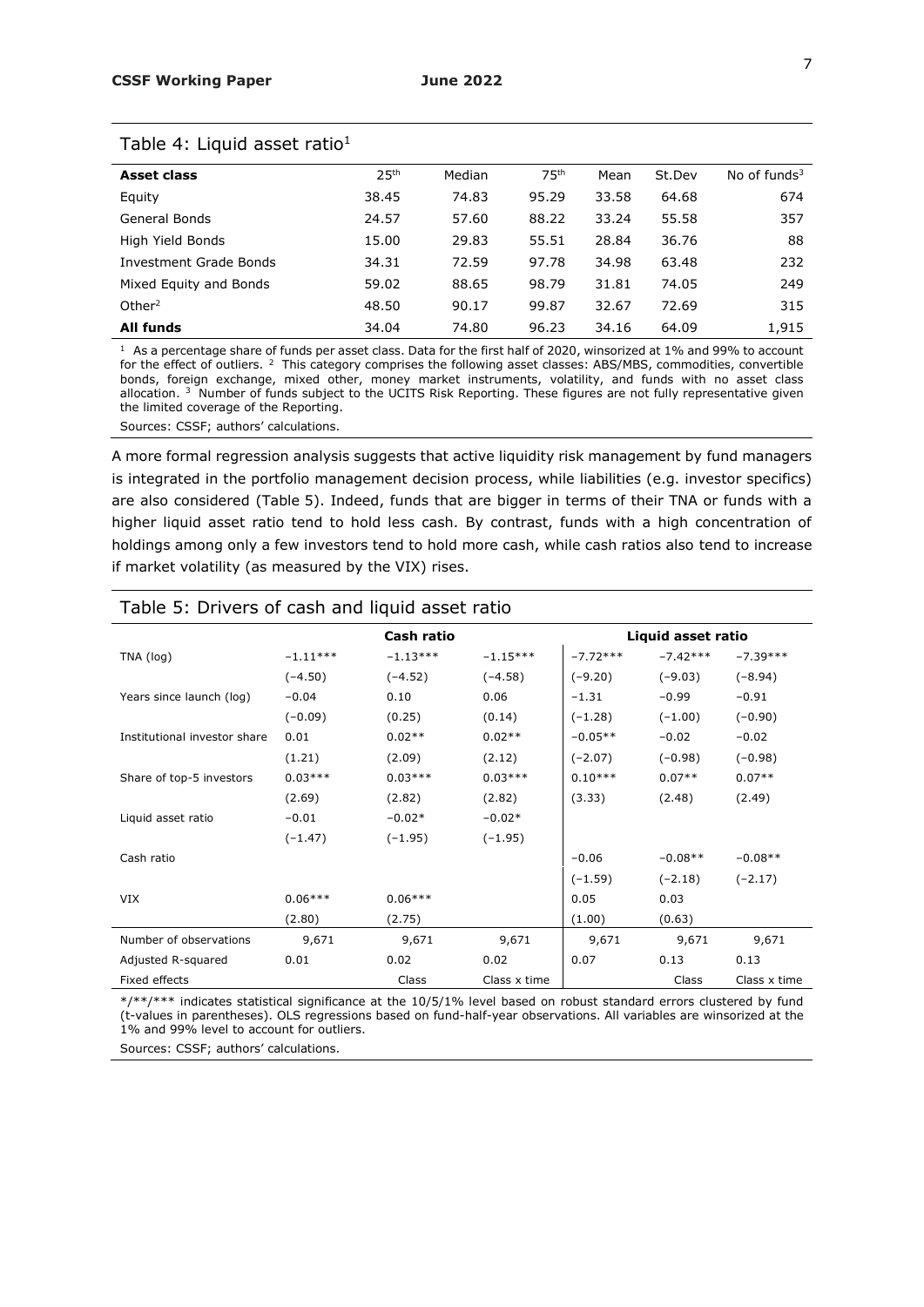Specifically, a 10 percentage points higher liquid asset ratio is associated with a 0.2 percentage points lower cash ratio, whereas a 10 percentage points higher share of top-5 investors' holdings is associated with a 0.3 percentage point higher cash ratio. Similarly, the liquid asset ratios of larger funds and of funds with a higher cash ratio tend to be lower than for comparable funds. The size of funds and the share of top-5 investors in funds were similarly found to explain large redemptions (Carpantier 2021).

Peak daily redemptions regularly exceed funds' holdings of cash, suggesting that funds rely on their ability to sell assets at short notice in order to meet redemptions. Indeed, for nearly half of the funds, the cash ratio at the end of the reporting periods was below the value of the largest daily redemption in the corresponding periods as depicted in Graph 1 (left-hand panel).



### Graph 1: Funds' liquidity risk management

 $1$  Number of funds as a percentage share of all reporting funds for which the reported maximum daily redemption over the 6-month reporting period exceeded the cash ratio (left axis) or the joint cash and liquid asset ratio (right axis) at the end of the corresponding 6-month reporting period.<sup>2</sup> Median liquid asset ratios under normal (red bars) and stressed (black dots) market conditions based on funds' own liquidity assessment; data as of mid-2020 and restricted to the subset of funds reporting liquid asset ratios under both normal and stressed scenarios. Mixed: Mixed equity and bond funds; IG: investment grade bond funds; HY: high-yield bond funds. <sup>3</sup> Five-day moving averages of total net assets (TNA)-weighted means of the cash ratio and net fund flows, respectively. Based on data from 42 open-ended bond funds for which daily data on cash and flows were available.

Sources: CSSF; authors' calculations.

On the contrary, liquid assets are sufficient to cover the majority of outflows under normal market conditions**.** The liquidity ratio (defined as the sum of the cash and liquid asset ratio and as measured at the end of half-year periods) fell short of past maximum daily outflows in less than 4% of the observations in a given reporting period (Graph 1, left-hand panel).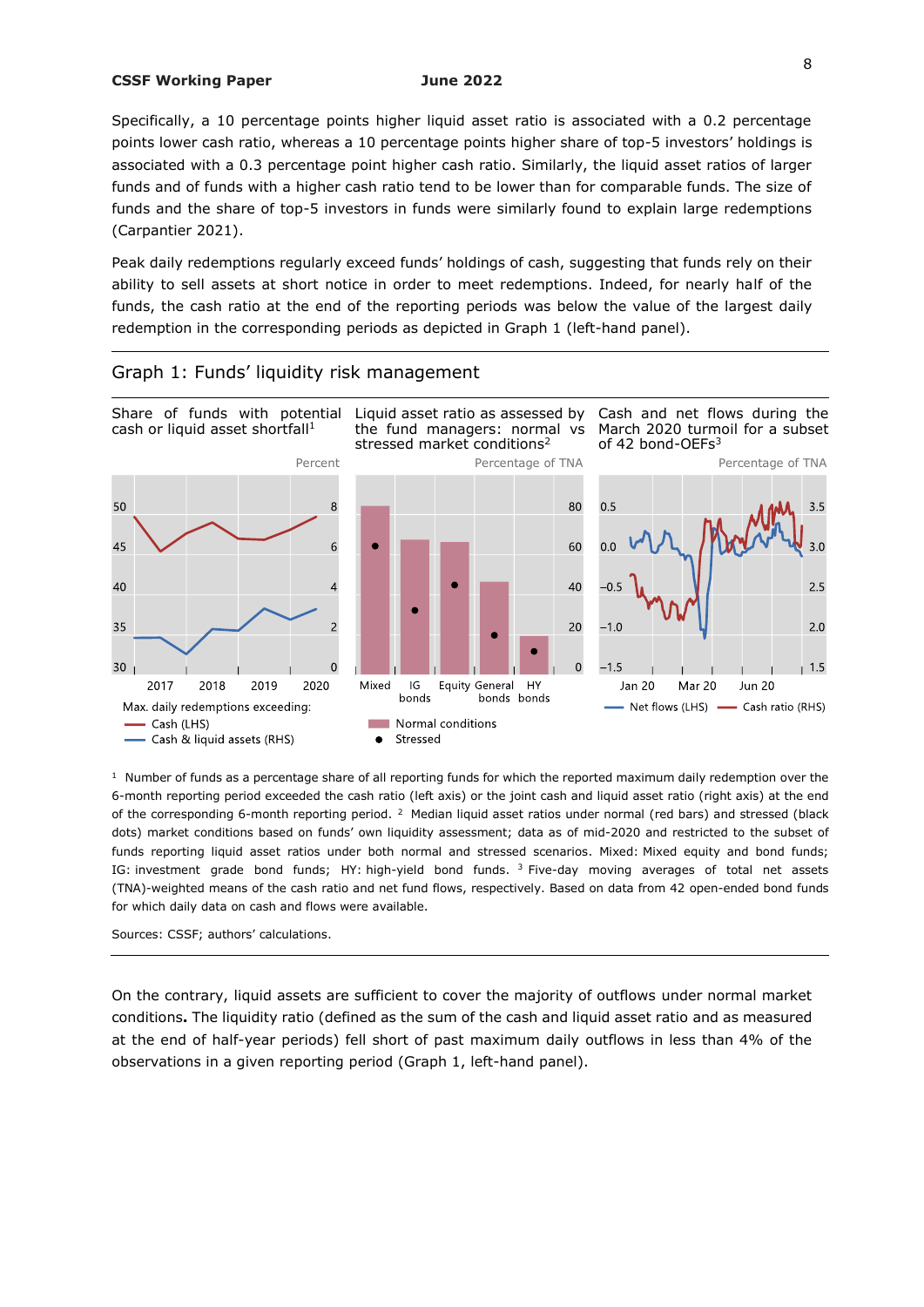Fund managers appear confident in the liquidity of their assets even under stressed liquidity conditions. A subset of funds in the URR report the fund managers' estimate of liquid assets under stressed liquidity conditions. For these funds, the reported median liquid asset ratio under normal market conditions ranges from more than 84% for mixed equity and bond funds to less than 20% for high-yield (HY) bond funds at mid-2020 (Graph 1, centre panel). Under the assumption of stressed market conditions, these ratios decline to 64% and 12%, respectively. Across all asset classes (636 reporting funds), this implies that fund managers collectively assumed that assets equivalent to about €455 billion (39% of TNA) were considered to be sufficiently liquid that they could be liquidated within one day or less even under stressed market conditions.

Although the fund managers' self-assessments of their asset's liquidity were not calibrated to reflect an immediate and concerted asset liquidation by all funds, this amount seems to be over-optimistic by not accounting sufficiently for the sale decisions of other funds. Moreover, we note that funds' assessment of the impact of stress on their portfolio differs markedly even within asset classes. Among high-yield bond funds, for example, one quarter of the funds expects that its liquid asset ratio would decline by less than 3 percentage points in a stress scenario, whereas another quarter expects a decline by more than 16 percentage points.

The market turmoil in March 2020 provides insights into how funds adjust their cash management during stressed market conditions. During this episode, European and U.S. funds exhibited elevated redemptions for several consecutive weeks (e.g. FSB 2020, Carpantier 2021, Breckenfelder et al 2021, Claessens and Lewrick 2021, Falato et al 2021). Detailed survey data highlights that funds, on average, raised their cash ratio during this episode, thereby selling more assets than needed to meet investor redemptions (Graph 1, right-hand panel). It is, however, difficult to assess to what extent this procyclicality is driven by a precautionary motive, with fund managers anticipating future redemptions, or by active portfolio adjustment to reduce exposure to prevalent market risks.

Strong reliance by funds on market liquidity has several implications for policy. First, for funds and particularly those investing in less liquid assets, net outflows imply a dilution of the fund value unless the fund passes the costs of trading to redeeming investors. This can potentially create a selfreinforcing incentive for investors to redeem in order to avoid dilution (so-called "first-mover advantage"). For less liquid funds, LMTs that mitigate such incentives, such as swing pricing for example, can thus help to strengthen fund resilience. But even funds that invest in seemingly liquid assets can be confronted with spikes in the costs of selling assets, as market liquidity tends to vanish during episodes of market stress. Thus, LMTs that pass on the costs of trading if and when they arise appear suitable for a broad range of funds. Furthermore, by reducing funds' asset sales, such LMTs can help to prevent a further decline in market liquidity.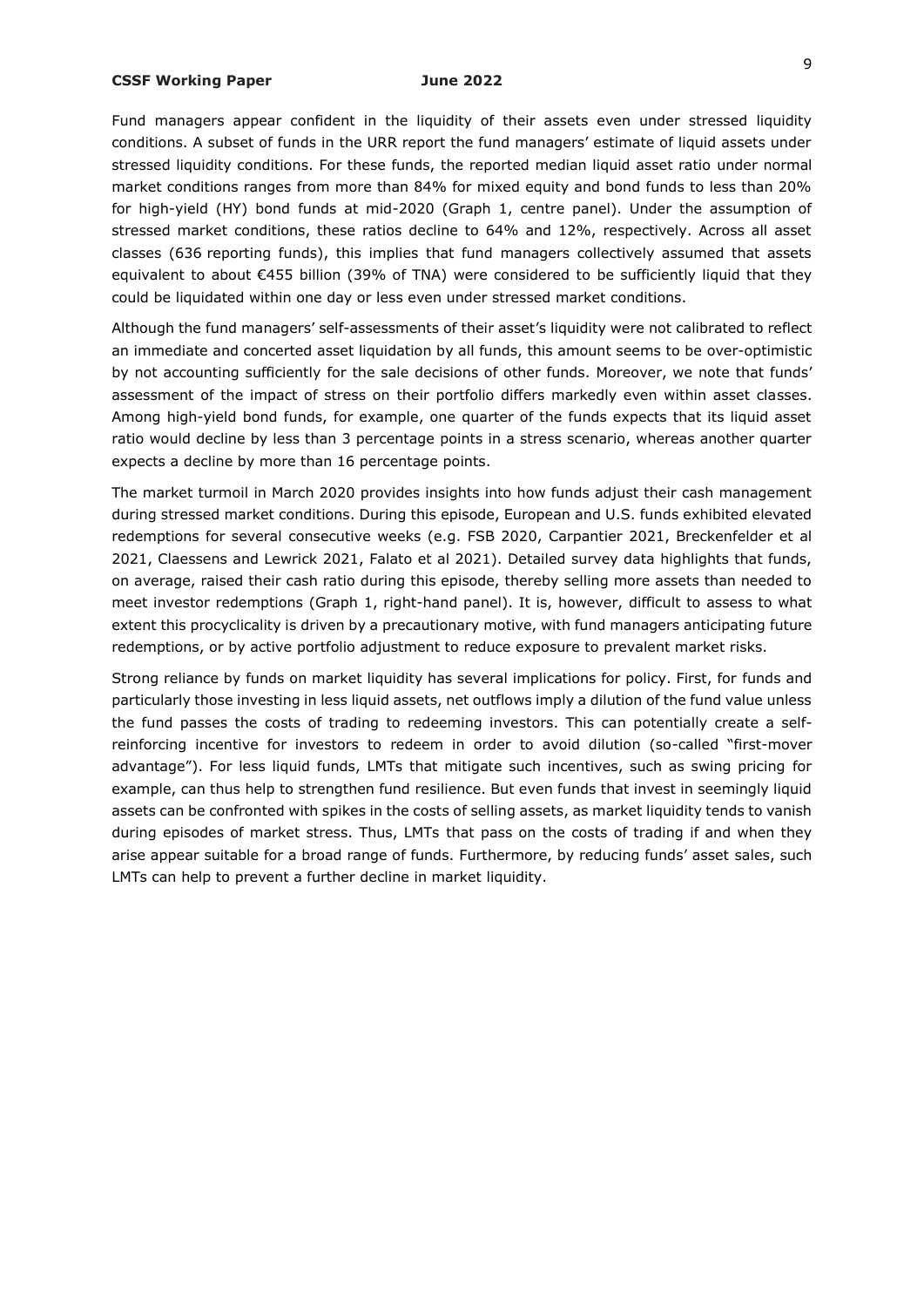#### **CSSF Working Paper June 2022**

Second, regular reliance on asset sales implies that all funds will not be able to meet unexpectedly large redemptions at reasonable costs under all circumstances. LMTs that temporarily suspend investor redemptions (or extend notice periods) can lower the cost of asset sales and thereby help to preserve the value of the fund. However, to the extent that investors anticipate that funds will be using LMTs that defer or limit investor pay-outs, such tools could also incentivise investors to front run on such actions by the funds.<sup>5</sup> More generally, fund managers should be encouraged to take externalities into consideration comprehensively when dealing with stressed market situations: 1) the potential impact of market stress on asset liquidity should be assessed under conservative assumptions and 2) the impact on liquidity of concerted selling of assets by third parties (beyond own positions) should be taken into account.

# **4. Swing pricing**

-

Swing pricing is a liquidity management tool that allows the fund to pass the costs of trading that arise from investor redemptions and subscriptions to the transacting investors. This reduces the dilution of the portfolio value. Swing pricing has a second property as, by reducing dilution, it could also help to mitigate investor first-mover advantages and thereby lower the risk of runs on the fund. Such first-mover advantages arise if investors anticipate that the costs associated with fund outflows will reduce the future net asset value per share (NAV) to an extent that it would be more profitable to redeem their shares as opposed to remaining invested.

The application of swing pricing follows rules based on a swing pricing policy determined by the fund. Swing pricing relies on adjusting the NAV at which the fund settles investor transactions if the fund faces net flows or if the fund's net flows exceed predefined thresholds. Specifically, the NAV is reduced by the swing factor if net outflows exceed the swing threshold. By analogy, the NAV is raised by the swing factor if net inflows are above a set threshold. The swing pricing policy is set and reviewed by the fund's governing body, including particularly in case of changing market conditions.

Investor information about swing pricing is limited. Swing factors and thresholds applied in case of fund flows are typically not disclosed by the fund in order to keep investors from trying to game the swing policy (e.g. by splitting redemption orders). The regulatory framework in Luxembourg requires funds to disclose the maximum applicable swing factor in the fund prospectus. No distinction is usually made between normal and stressed market conditions, allowing the fund to adjust the swing factor up to the maximum in response to changes in market conditions (see CSSF 2021).

The effectiveness of swing pricing will be first assessed in terms of its ability to reduce fund dilution and then in its ability to mitigate investor first-mover advantages.

To the extent that swing pricing passes the related costs of trading to transacting investors, the returns of funds that apply swing pricing should be less sensitive to past fund flows than the returns of comparable funds which do not apply swing pricing. Furthermore, funds that apply swing pricing should be less susceptible to large outflows during episodes of market stress.

*<sup>5</sup> In practice, the extent to which front-running incentives represent a risk depends on the LMTs that the fund is prepared to use, on the fund's investor base, and on its investors' beliefs about how other investors are likely to behave. For example, if investors are equally fast in making decisions and anticipate each other's moves, then suspensions could eliminate front-running. The reason is that suspensions are imposed after the fund manager observes the order flow. Front-running would thereby simply*  lead to an earlier closure of the fund and not yield any benefits to those investors that decided to front run. If, on the other *hand, investors believe that other investors are slow, such that each anticipates to be able to front run the others, the threat of suspensions could encourage front-running (e.g. Cipriani et al (2014)).*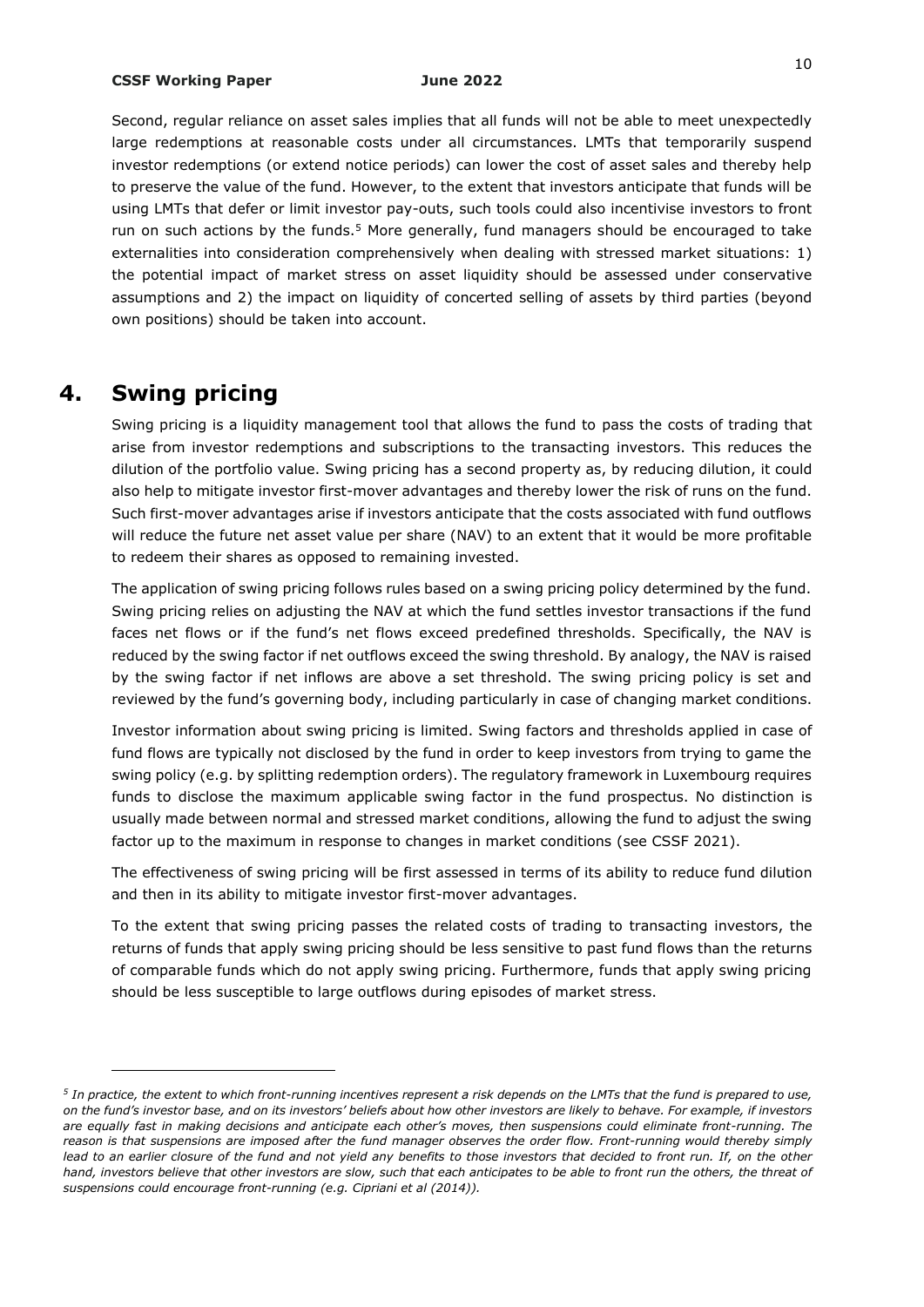### Table 6: How swing pricing affects the dependency of fund returns on outflows

Dependent variable: Monthly fund return relative to benchmark (annualised, in percent)

| Gross redemptions                | $-0.006$ *** | $-0.007$ *** |             |             |  |
|----------------------------------|--------------|--------------|-------------|-------------|--|
|                                  | (–3.77)      | (–5.09)      |             |             |  |
| Gross redemptions $\times$ Swing | $0.005***$   | $0.006***$   |             |             |  |
|                                  | (2.59)       | (3.22)       |             |             |  |
| Net fund outflows                |              |              | $-0.010***$ | $-0.006***$ |  |
|                                  |              |              | (–6.43)     | $(-4.00)$   |  |
| Net fund outflows $\times$ Swing |              |              | 0.003       | $0.003*$    |  |
|                                  |              |              | (1.60)      | (1.83)      |  |
| Number of observations           | 36,539       | 36,539       | 36,539      | 36,539      |  |
| Adjusted R-squared               | 0.032        | 0.111        | 0.034       | 0.111       |  |
| Fixed effects                    |              | Fund         |             | Fund        |  |

\*/\*\*/\*\*\* indicates statistical significance at the 10/5/1% level based on robust standard errors clustered by fund (tvalues in parentheses). OLS regressions based on monthly observations (November 2015 to June 2020) for 989 funds categorised as bond funds (general, IG, HY), equity funds, or mixed equity and bond funds. Time-varying controls comprise the first lag of log TNA, age (in log years), expense ratio, the share of institutional investors, and the VIX.

Sources: CSSF; authors' calculations.

Swing pricing can reduce the dilution associated with fund flows. The results in Jin et al (2022) and Lewrick and Schanz (2022) indicate that funds which apply swing pricing achieve higher returns than their peers if differences in the funds' flow and other characteristics are taken into account. Claessens and Lewrick (2021), in turn, show that swing pricing allowed funds to recoup roughly 0.06% of TNA on average from investors redeeming during the three weeks of elevated redemptions in March 2020. Estimates based on the URR data generally support these results. While redemptions or net outflows generally lower fund returns (relative to benchmark returns), this impact is reduced if the fund applies swing pricing (Table 6). More specifically, we find for funds not using swing pricing that a 10 percentage points increase of the monthly net fund outflows per TNA gives rise to a 0.06 percentage point decline in monthly fund return relative to its benchmark, while for funds using swing pricing, the impact is reduced by half (Table 6, column 4).

# Table 7: Estimated effect of swing pricing on redemptions during elevated market volatility

| Dependent variable: Monthly gross redemptions (percentage share of TNA) |             |             |             |  |
|-------------------------------------------------------------------------|-------------|-------------|-------------|--|
| Stress $\times$ Swing                                                   | $-0.23**$   | 0.03        | 0.21        |  |
|                                                                         | (–2.26)     | (0.28)      | (0.89)      |  |
| <b>Stress</b>                                                           | $0.40***$   | $0.51***$   | $1.19***$   |  |
|                                                                         | (4.63)      | (5.84)      | (6.26)      |  |
| Swing                                                                   | $0.25**$    | $0.24**$    | 0.35        |  |
|                                                                         | (2.10)      | (2.01)      | (1.54)      |  |
| Period of observation                                                   | 2015-19     | 2015-20     | 2020        |  |
| Number of observations                                                  | 49,387      | 54,931      | 5,544       |  |
| Adjusted R-squared                                                      | 0.04        | 0.04        | 0.06        |  |
| Fixed effects                                                           | Asset class | Asset class | Asset class |  |

\*/\*\*/\*\*\* indicates statistical significance at the 10/5/1% level based on robust standard errors clustered by fund (tvalues in parentheses). OLS regressions based on monthly observations for 989 funds categorised as bond funds (general, IG, HY), equity funds, or mixed equity and bond funds. Time-varying controls comprise the first lag of log TNA, age (in log years), expense ratio, the share of institutional investors, and the VIX.

Sources: CSSF; authors' calculations.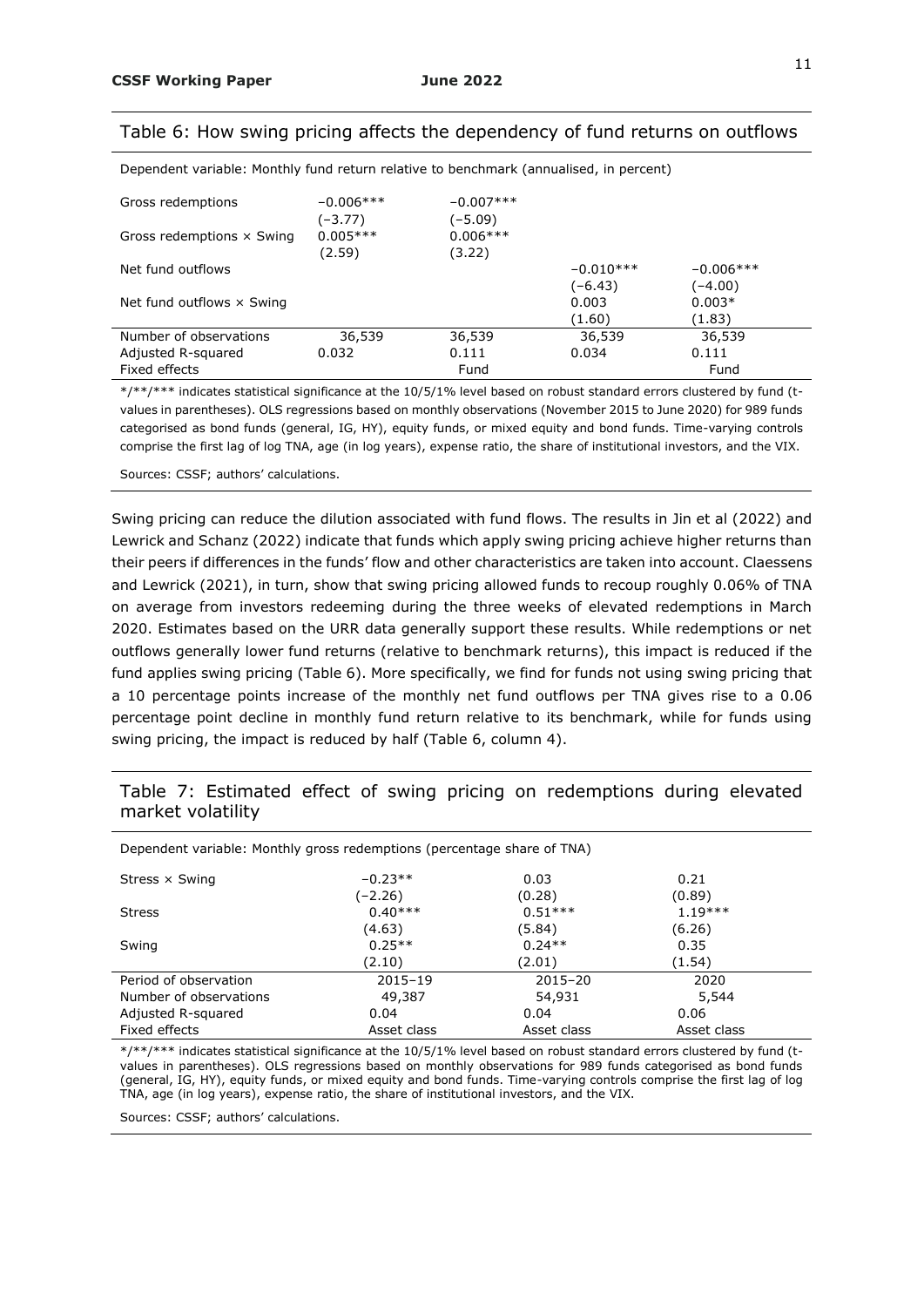Funds that apply swing pricing are less exposed to redemption pressure during episodes of elevated market volatility, consistent with swing pricing mitigating first-mover advantages. For the pre-Covid-19 period (2015–19), redemptions in funds that do not apply swing pricing are estimated to increase by an additional 0.4 percentage points of TNA during periods of elevated market volatility, defined as the VIX exceeding its sample  $75<sup>th</sup>$  percentile (Table 7, first column). However, for funds that apply swing pricing, these stress-related redemptions are reduced by more than half.

Yet during episodes of severe market volatility, such as the March 2020 market turmoil, the dampening impact of swing pricing appears to vanish. The average swing factor of the 42 bond funds participating in the CSSF survey increased by more than 100 basis points on average during March 2020 (the median and maximum swing factor were 60 and 350 basis points, respectively), whereas funds lowered their swing thresholds on average from net outflows of 1% of TNA before the turmoil to less than 0.5% (Graph 2). Notwithstanding these adjustments by funds, the inclusion of the market turmoil in the above estimations leads to the result that swing pricing funds did not exhibit fewer redemptions relative to their peers (Table 7, second and third column). This finding is consistent with the results in Claessens and Lewrick (2021), Bank of England (2021) and ESMA (2020) who also find no evidence of a dampening effect on net outflows for swing pricing funds during the turmoil.

Two complementary observations emerge. First, the relative importance of the first-mover advantage may have decreased during the turmoil, with other investment considerations related to the so-called "dash-for-cash" and to the reduction of market risk exposure possibly dominating investor decisions (FSB 2020). Second, the financial stability benefits of swing pricing might be modest, given the tool's calibration in practice. Calibration could be improved to make it more reactive to market developments, especially during episodes of severe stress.



# Graph 2: Swing pricing during the March 2020 market turmoil<sup>1</sup>

 $1$  Five-day moving averages of the total net assets (TNA)-weighted mean swing factor and swing threshold across funds. Based on an unbalanced sample of 42 open-ended bond funds.

Sources: CSSF; authors' calculations.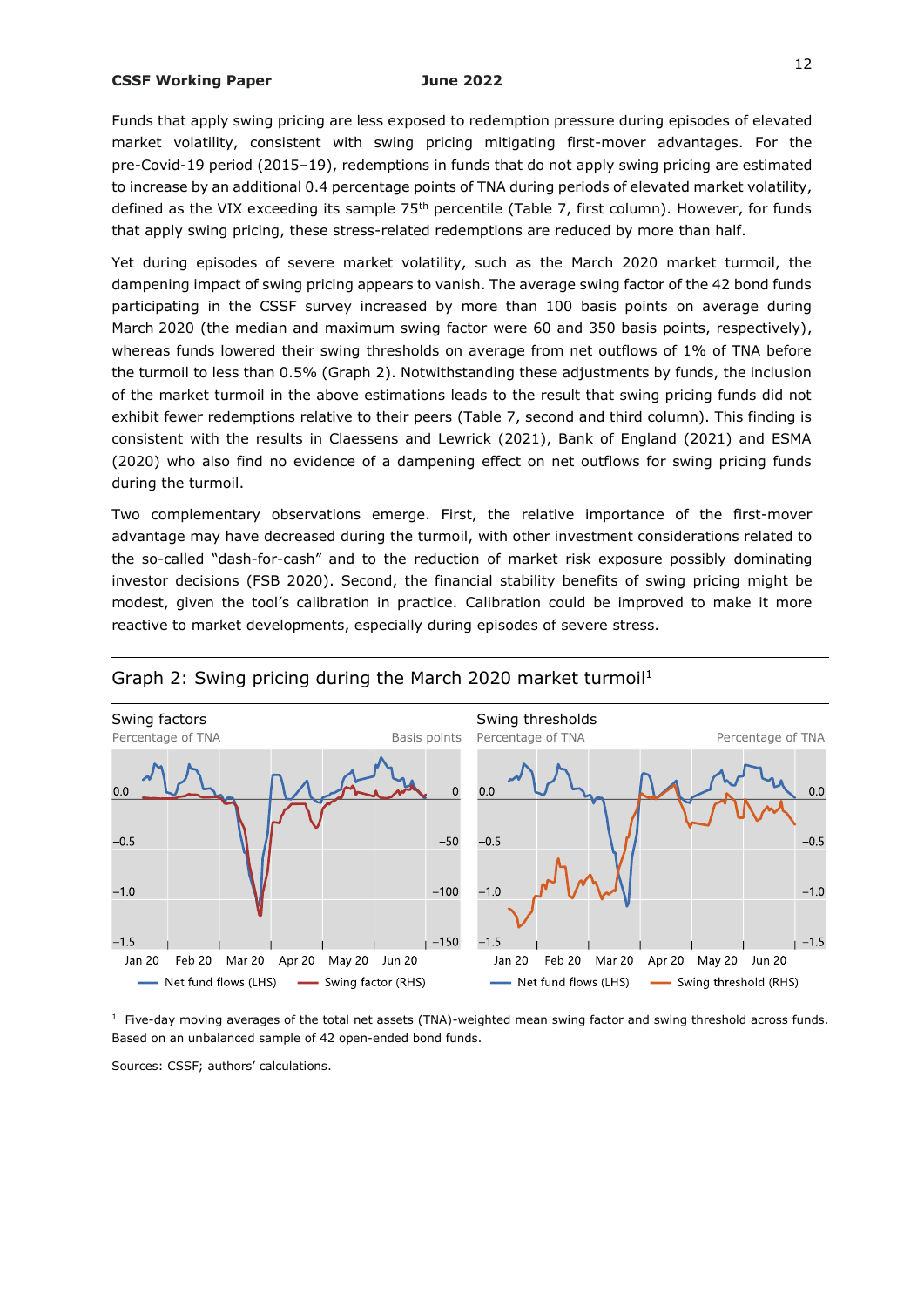# **5. Temporary suspensions of redemptions**

Suspensions intend to preserve the fund's value in exceptional circumstances. This can include runs on the fund during times of market stress or situations in which the valuation of the fund's assets is not feasible (e.g. if prices in the reference market are not available due to temporary closure, i.e. technical suspension). By delaying and preventing investors from redeeming their shares, suspensions give the fund an opportunity to restructure the portfolio in an orderly manner. This, in turn, can also mitigate any adverse impact of asset sales on the underlying asset markets (by spreading sales across time rather than selling in a condensed time period) thus avoiding stress to spread further. At the same time, suspensions could also be perceived by investors as an indication of stress, which could adversely affect affiliated funds (by the same fund manager) or those with a similar investment strategy.

Suspensions are relatively rare, and many relate to technical reasons. The suspension dataset records 454 suspensions for the years from 2007 to 2018, equivalent to merely 0.05% of the fundmonth observations in the data. This tallies with the objective of using suspensions only in exceptional circumstances. About 60% of the suspensions occurred because of technical reasons, mostly because the fund's reference market was temporarily closed such that the fund's assets could not be priced (Table 8). The remaining suspensions were mostly related to crises (subprime in 2007, Icelandic banks in 2008, Greek crisis in 2015 and Chinese stock market crash in 2015), large redemptions, or the illiquidity of the fund's assets or other idiosyncratic events. Most suspensions affected equity funds, followed by bond funds (Graph 3, left-hand panel).

|                                          | No of       | Length (in days) |               | TNA ( $\epsilon$ million) <sup>1</sup> |               |  |  |
|------------------------------------------|-------------|------------------|---------------|----------------------------------------|---------------|--|--|
| <b>Reason for suspending</b>             | suspensions | Mean             | <b>Median</b> | Mean                                   | <b>Median</b> |  |  |
| Temporary market closure                 | 206         | 4                | 2             | 199                                    | 71            |  |  |
| Redemptions and/or portfolio illiquidity | 73          | 119              | 31            | 117                                    | 21            |  |  |
| Portfolio valuation issues               | 58          | 44               |               | 49                                     | 31            |  |  |
| Crisis-related                           | 54          | 243              | 40            | 118                                    | 24            |  |  |
| Final <sup>2</sup>                       | 10          | 253              | 381           | 172                                    | 19            |  |  |
| Planned closure of fund <sup>3</sup>     | 9           | 105              | 36            | 26                                     | 2             |  |  |
| Other                                    | 44          | 56               | 2             | 178                                    | 33            |  |  |
| All                                      | 454         | 67               | 2             | 151                                    | 39            |  |  |

# Table 8: Temporary suspensions of redemptions (2007–18)

 $1$  TNA of suspending fund at start of the suspension. <sup>2</sup> Valuation of the fund portfolio affected by the Madoff investment scandal of 2008.<sup>3</sup> Suspension ahead of permanent closure of the fund.

Sources: CSSF; authors' calculations.

The duration of suspensions varies considerably. Suspensions due to technical reasons typically last only a few days, with only a few outliers reaching up to two months. Other suspensions typically last about a month, except for those due to the illiquidity of the fund portfolio or fraud, in which case the suspension can stretch to several years.

Suspensions often precede permanent closure and liquidation of the fund. Indeed, in 15% of the cases the fund did not reopen after suspending. This is typically the case when the fund manager expects its investors to resume redemptions upon re-opening. Conditional on suspending due to large redemption requests, 66% of the funds closed permanently.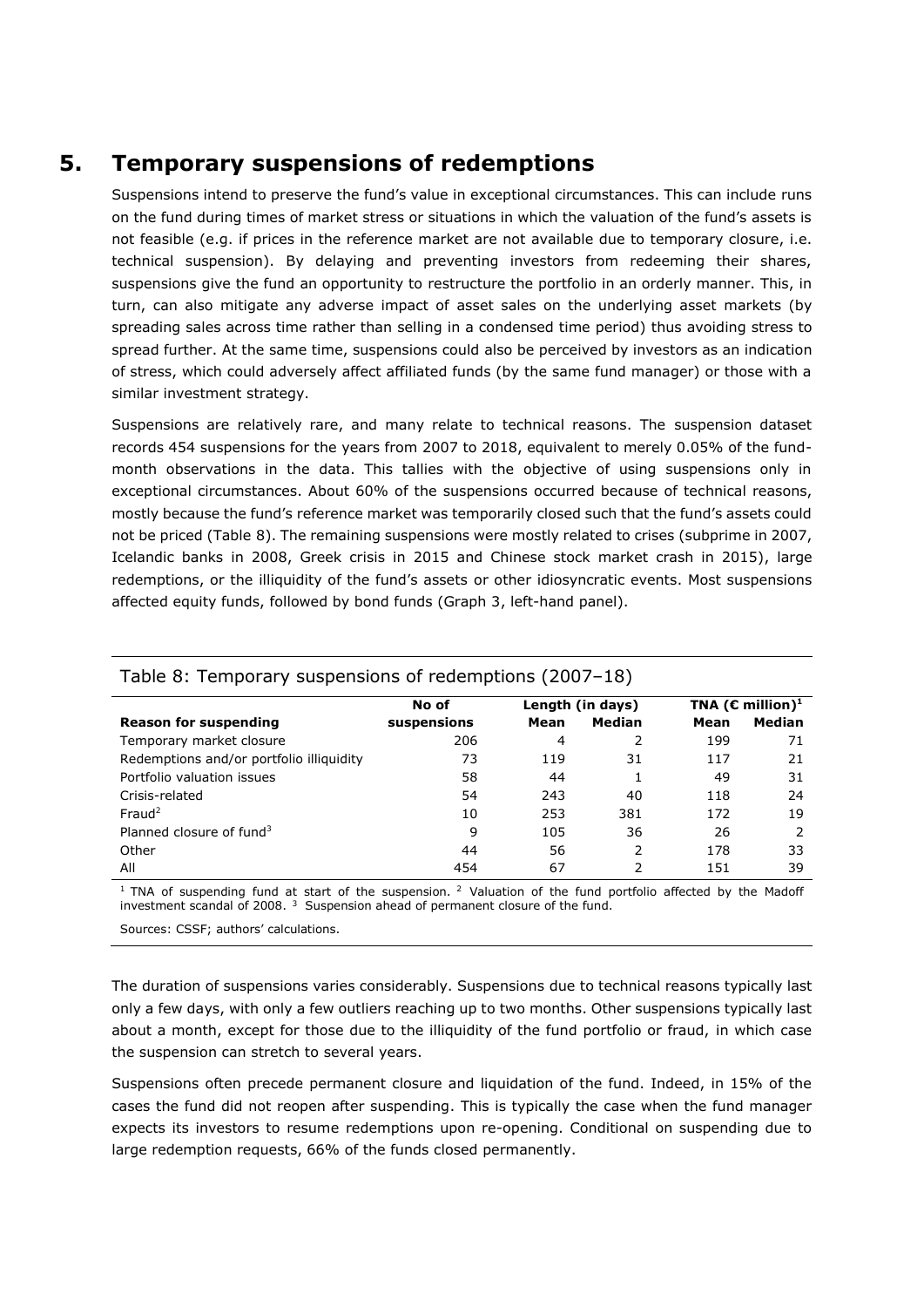

### Graph 3: Temporary suspensions of redemptions

#### Suspensions over time **Impact of suspensions on survival rates**<sup>1</sup>

Multiples of the baseline likelihood of the fund's permanent closure



 $1$  Estimates based on Cox survival regressions. The number of simultaneous suspensions is captured by monthly fundspecific dummy variables, of which the coefficients are reported in the graph and to be interpreted as decimal increases in the probability of closure relative to a fund for which all other covariates are the same.

Sources: CSSF; Bloomberg; Refinitiv Lipper; authors' calculations.

Reputational effects may also affect funds' survival rates. Whether a suspended fund re-opens also appears to depend on how widespread suspensions were at the time the fund suspended. The increase in the likelihood of permanent closure is estimated to be nine times higher when no or few other funds in the same asset class are suspended as well, but only five times higher when suspensions in that asset class are more common (Graph 3, right-hand panel). Investors thus appear to attribute suspensions of individual funds to failures in the fund's (liquidity) risk management, damaging the fund manager's reputation, whereas more widespread suspensions are associated with common adverse shocks, such as e.g. the sub-prime/ABS crisis during the global financial crisis (2007–2009).

Funds that re-open following a suspension typically experience moderate net outflows of, on average, between 4% and 5% of their pre-suspension NAV. However, these outflows do not appear to increase the likelihood of the fund's closure. One possible explanation is that fund managers consult with their investors before re-opening and use the suspension period to liquidate enough assets to accommodate net outflows.

Suspensions could create positive or negative externalities. Positive externalities could result from the fact that suspensions reduce the pressure to  $(1)$  liquidate assets or  $(2)$ , in the extreme, conduct fire sales to meet redemption requests or (3) enable orderly portfolio restructuring to strengthen the fund before re-opening. Negative externalities, or adverse spillovers, could follow from the negative signalling effects of suspensions for the fund manager, but also for funds invested in the same, or similar asset classes or following similar investment strategies.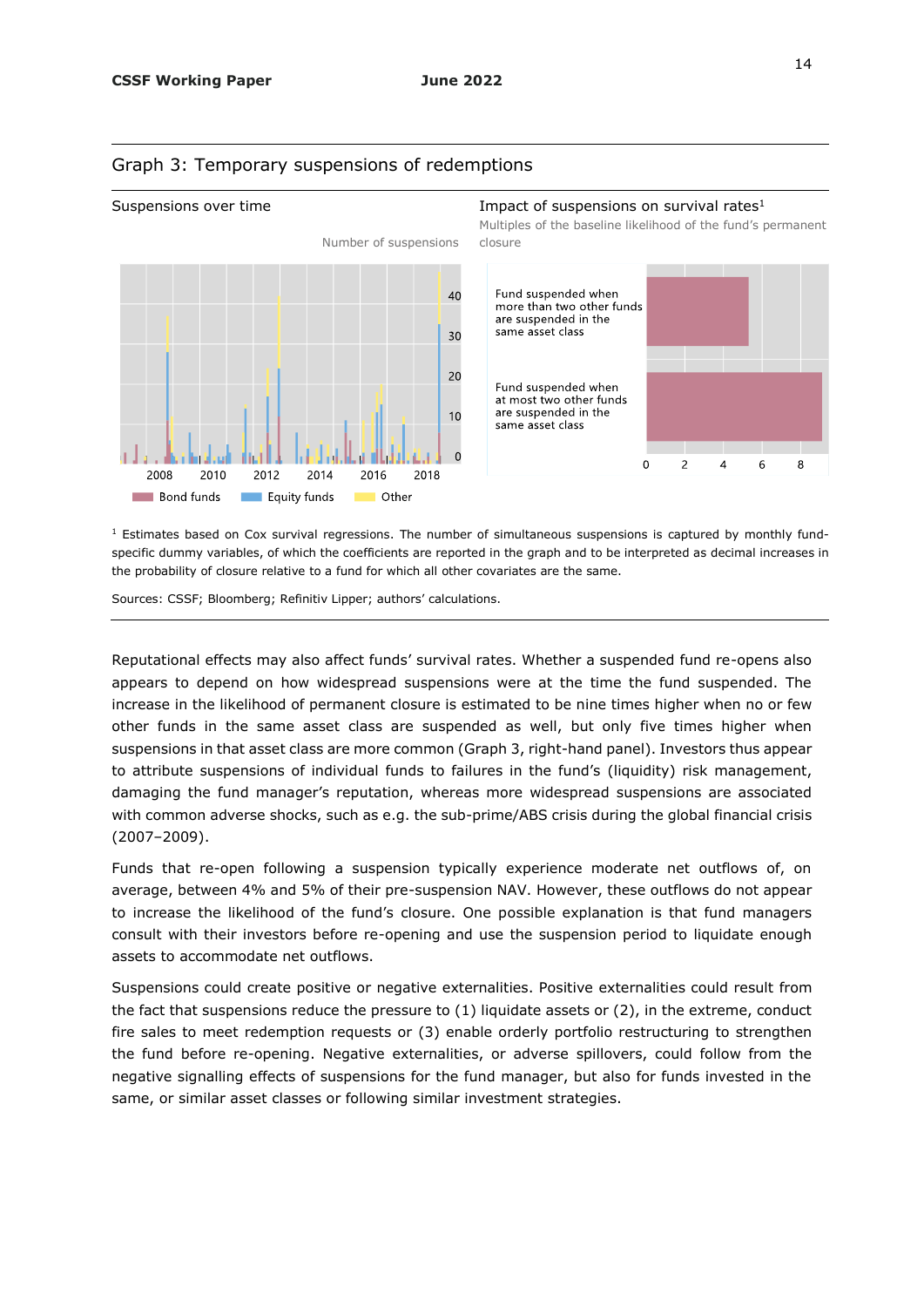Suspensions due to large redemptions can be associated with higher outflows from related funds. Regression estimates (Table 9) suggest that such suspensions are positively correlated with additional outflows from funds investing in similar assets, particularly if these suspensions are due to crisis events as opposed to other reasons (e.g. suspension prior to fund closure, valuation issues). Suspensions by funds affiliated with the same management company are also associated with higher outflows, although the effect is statistically insignificant if the impact of suspensions by funds with similar assets is considered. More specifically, we find that monthly gross redemptions per TNA increase by 0.37 percentage points in case of suspensions in funds with similar portfolios, and by 1.04 percentage points if the suspension of the similar funds is due to a crisis.

| Table 9: Spillovers associated with temporary suspensions of redemptions |           |           |           |           |           |
|--------------------------------------------------------------------------|-----------|-----------|-----------|-----------|-----------|
| Dependent variable: Monthly gross redemptions (percentage share of TNA)  |           |           |           |           |           |
| Suspension by funds:                                                     |           |           |           |           |           |
| with <i>similar</i> portfolio                                            | $0.37***$ | $0.37***$ |           |           | $0.37***$ |
|                                                                          | (5.37)    | (5.42)    |           |           | (5.41)    |
| due to crisis and with similar portfolio                                 |           |           | $1.04***$ |           |           |
|                                                                          |           |           | (5.51)    |           |           |
| due to other reason and with similar portfolio                           |           |           |           | 0.17      |           |
|                                                                          |           |           |           | (1.63)    |           |
| managed by the same management company                                   |           |           |           |           | 0.29      |
|                                                                          |           |           |           |           | (0.85)    |
| Significant redemptions from funds with similar                          |           | $2.10***$ | $2.11***$ | $2.10***$ | $2.10***$ |
| portfolio (dummy variable)                                               |           | (4.63)    | (4.66)    | (4.62)    | (4.63)    |
| Number of observations                                                   | 178,889   | 178,889   | 178,889   | 178,889   | 178,889   |
| Adjusted R-squared                                                       | 0.42      | 0.42      | 0.42      | 0.42      | 0.42      |
| Fixed effects                                                            | Fund      | Fund      | Fund      | Fund      | Fund      |

\*/\*\*/\*\*\* indicates statistical significance at the 10/5/1% level based on robust standard errors clustered by fund (t-values in parentheses). OLS regressions based on monthly observations (January 2007 to March 2019) for 1,945 funds. Unreported time-varying controls comprise lagged net outflows, lagged TNA (logs), age (in log years), returns over the previous 12 months, and the VIX.

Sources: CSSF; Refinitiv Lipper; authors' calculations.

Limited survival rates and adverse spillovers may imply that funds refrain from suspending for too long. Failure to reopen is not necessarily bad for investors. Funds that suspend and then close might still have been able to ride out market turbulences or might have waited for illiquid assets to mature, or might have recovered larger NAV-losses across time during suspension. In these cases, immediate liquidation and closure might well have been more costly for investors than the implicit cost of suspensions. However, limited survival rates after suspensions may imply that fund managers seek to delay suspensions (other than for technical reasons) to avoid reputational damage. Similarly, though not found significant in our empirical exercise, adverse spillovers to affiliated funds could incentivise funds to liquidate assets at considerable discounts in order to meet redemptions and avoid suspensions, which could be to the detriment of remaining investors.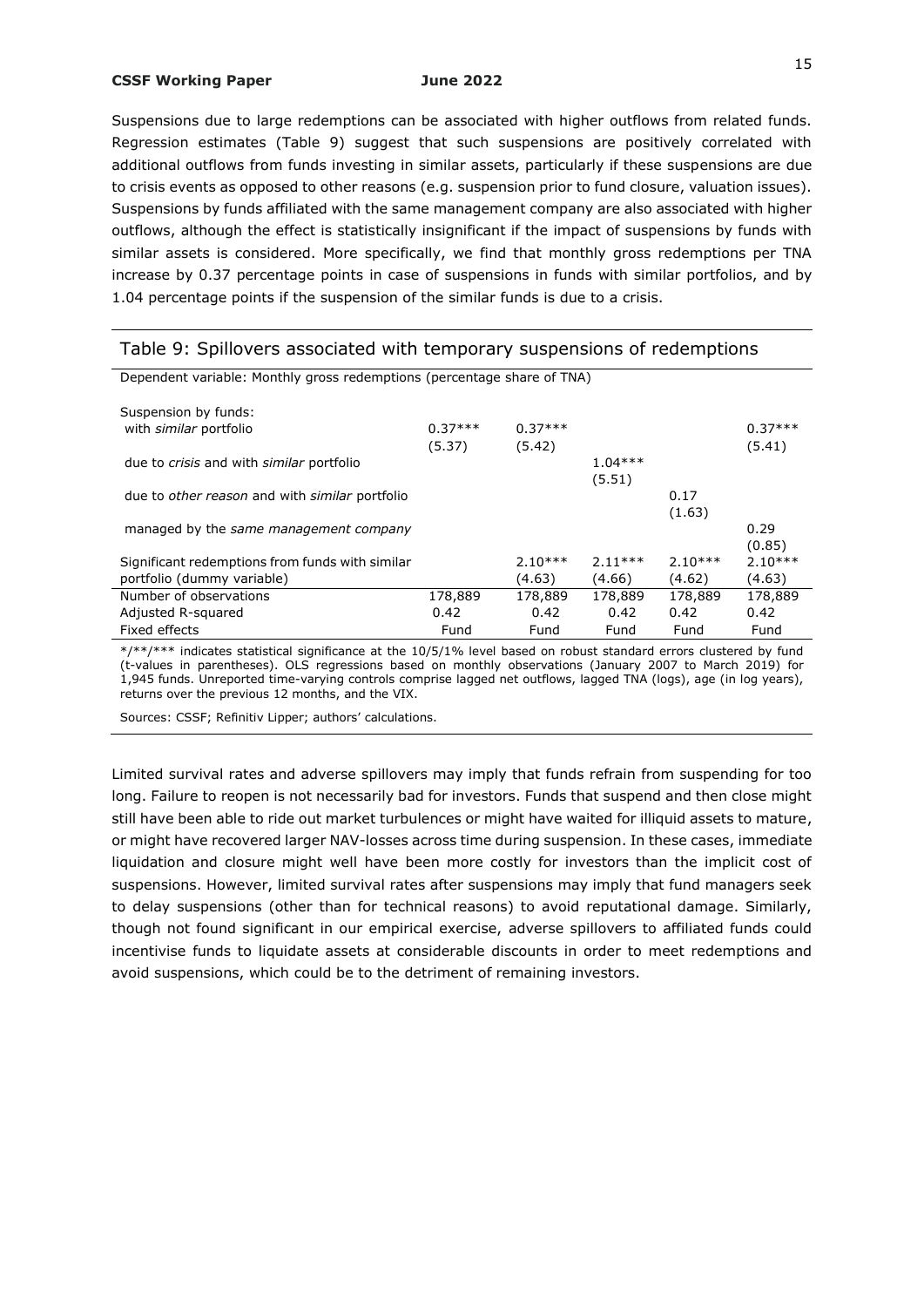### **CASE STUDY: Suspensions during the US subprime crisis Box A**

#### **Objective**

In this case study, we zoom in on the suspensions of some Luxembourg-domiciled UCITS that were exposed to the ABS/MBS market during the US subprime crisis. We analyse the behaviour of the suspending funds, with a focus on a specific fund ("Fund A"). We compare these funds with their non-suspending peers to shed the light on (1) the effectiveness of the suspensions in preserving the funds' value and the impact on the survival of the fund and (2) the externalities induced by the suspension on the ABS asset class, documenting both negative and positive effects.

#### **Sample**

The exposure of Luxembourg UCITS funds to the ABS market at the beginning of the subprime crisis was significant, with exposures representing around 4.1% of the total TNA of Luxembourg funds (€84 billion). By comparison, the exposure to the US subprime segment was relatively moderate, representing only about 0.14% of the total Luxembourg funds' TNA (€2.8 billion).

The sample used in this case study comprises 59 Luxembourg-domiciled UCITS following an ABS/MBS strategy. Six of these funds suspended redemptions during the subprime crisis, though not concomitantly. The 53 other funds did not suspend redemptions ("non-suspending funds") during this episode.

At the beginning of the subprime crisis, in June 2007, all suspending funds were heavily exposed to the ABS market (>80% of their TNA), whereas their exposure to the US ABS market was equivalent to about 15% of TNA (one suspending fund had no US exposure).<sup>6</sup> For Fund A, the corresponding exposures exceeded 50% and 32%, respectively. The proportion of investments rated AA or higher stood, on average, at 13% of TNA for suspending funds, while amounting to 63% of TNA for Fund A. The relatively larger exposure to the US market and higher proportion of highly rated investments, together with the high coverage of the suspension in the media, can be considered to be distinctive characteristics of this fund compared to its peers.

### **Fund A's suspension**

In August 2007, Fund A's decision to suspend fuelled investor concerns that the subprime crisis would affect the EU economy. The main reason communicated on the suspension was the inability to assess the value of the portfolio due to illiquidity of certain segments of the US securitization market, although the fund had also experienced large redemptions (see below). The intention of the suspension was to protect investors' interests by preserving fund value. The fund reopened a few weeks later, once a new methodology for valuing the assets – based on a mapping to market indices and factoring in illiquidity adjustments – had been established.

### **Effects**

-

During the month preceding the suspension, the Fund A experienced large redemptions, much larger than those observed at non-suspending peers (Graph A, left-hand panel). After its reopening, the fund's outflows mimic those of its non-suspending peers, with outflows bottoming out towards the end of 2007.

*<sup>6</sup> This paragraph relates to the 4 suspending funds for which portfolio data was available.*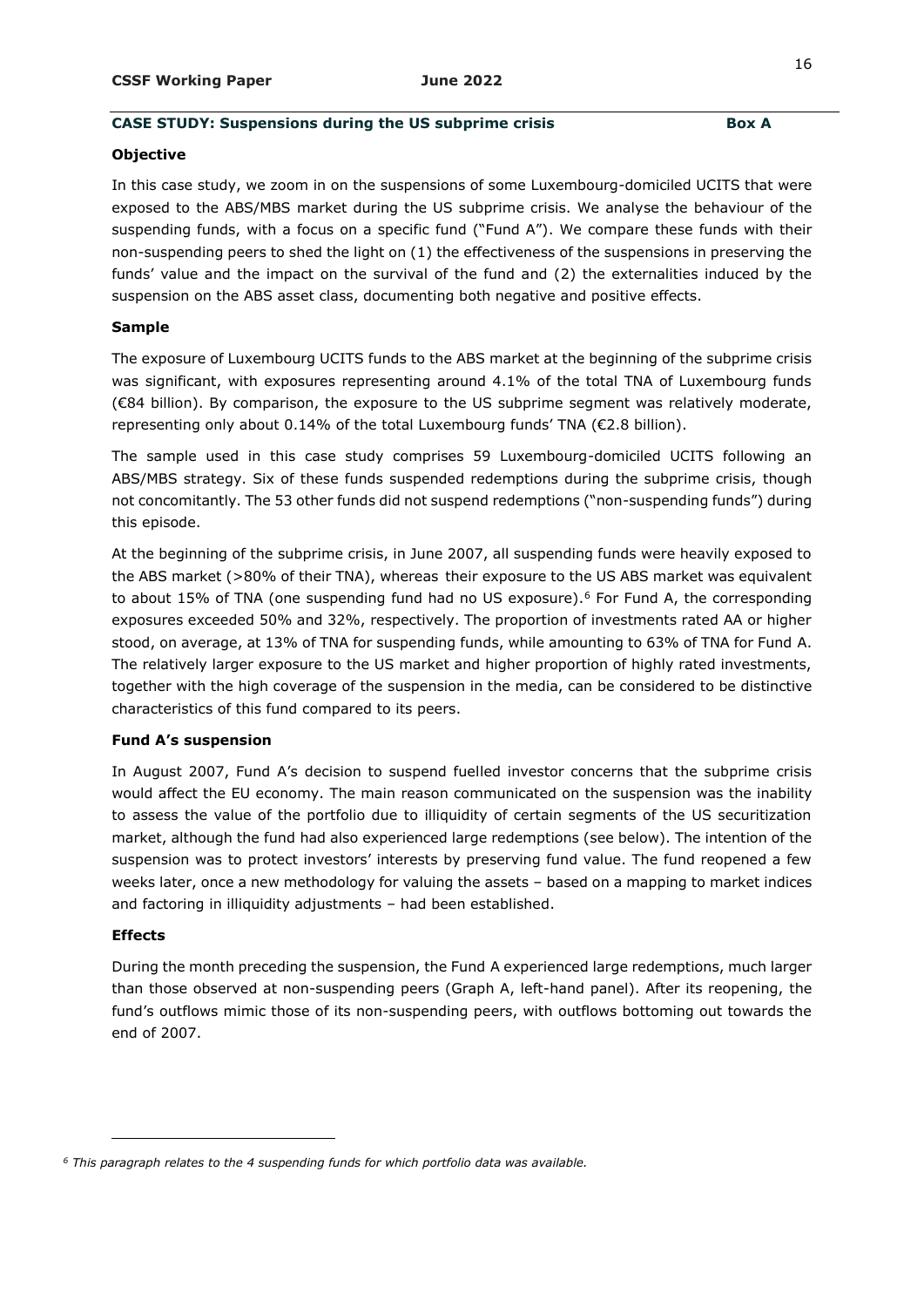The relatively short suspension period of the analysed fund, lasting less than four weeks, was the exception. Other suspending peers had much longer suspension periods, in a range from several months to 7 years. In addition, contrary to the fund in focus, none of the suspending peers reopened as all were eventually liquidated. While the suspensions likely contributed to the liquidations, given that investors often shy away from funds that have suspended, it is important to note that more than half of the non-suspending peers were also liquidated within five years following the subprime crisis. This suggests that the liquidation of the funds also reflects a more general shift of investors out of the ABS segment.



# Graph A: Funds during the US subprime crisis

 $1$  Cumulative net inflows relative to the respective fund's NAV in January 2007. The black line depicts the cumulative flows for Fund A. The blue line shows the median and the red area shows the 10th to 25th percentiles, respectively, for nonsuspending peer funds. The grey area represents the period of Fund A's suspension. <sup>2</sup> Slope coefficients of subsample regressions of monthly net fund inflows as a percentage share of NAV on the funds' lagged monthly excess performance relative to its Lipper Global benchmark (including fund fixed effects). The subsamples comprise suspending peers (left two bars) and non-suspending peers (right two bars) for the period covering the 12 months preceding Fund A's suspension (red bars) and the 24 months following the suspension (blue bars), respectively.

Sources: CSSF; Refinitiv Lipper; authors' calculations.

#### **Externalities**

The suspension of Fund A was covered broadly in the media, suggesting scope for adverse externalities. That said, the suspension of this fund was not followed by a wave of suspensions. Three peers were already suspended at the time the specific fund was suspended and only two funds suspended redemptions a few months later. In addition, Fund A's cumulative net flows follow a trajectory similar to those observed for its non-suspending peers as from the suspension date of Fund A up to mid-2008 (Graph A, left-hand panel).

We further analyse whether Fund A's suspension altered the flow-to-performance relationship, i.e. the reaction of fund flows to past performance, of peers at that time. We observe that ahead of the suspension, flows responded strongly to excess performance; a 1 basis point month-on-month excess performance relative to the fund's benchmark returns led to a more than 25 basis point increase in net flows for the fund's peers. After the suspension, flows became essentially unresponsive to performance, which might well capture the flight of investors out of the ABS segment as from summer 2008 (Graph A, right-hand panel).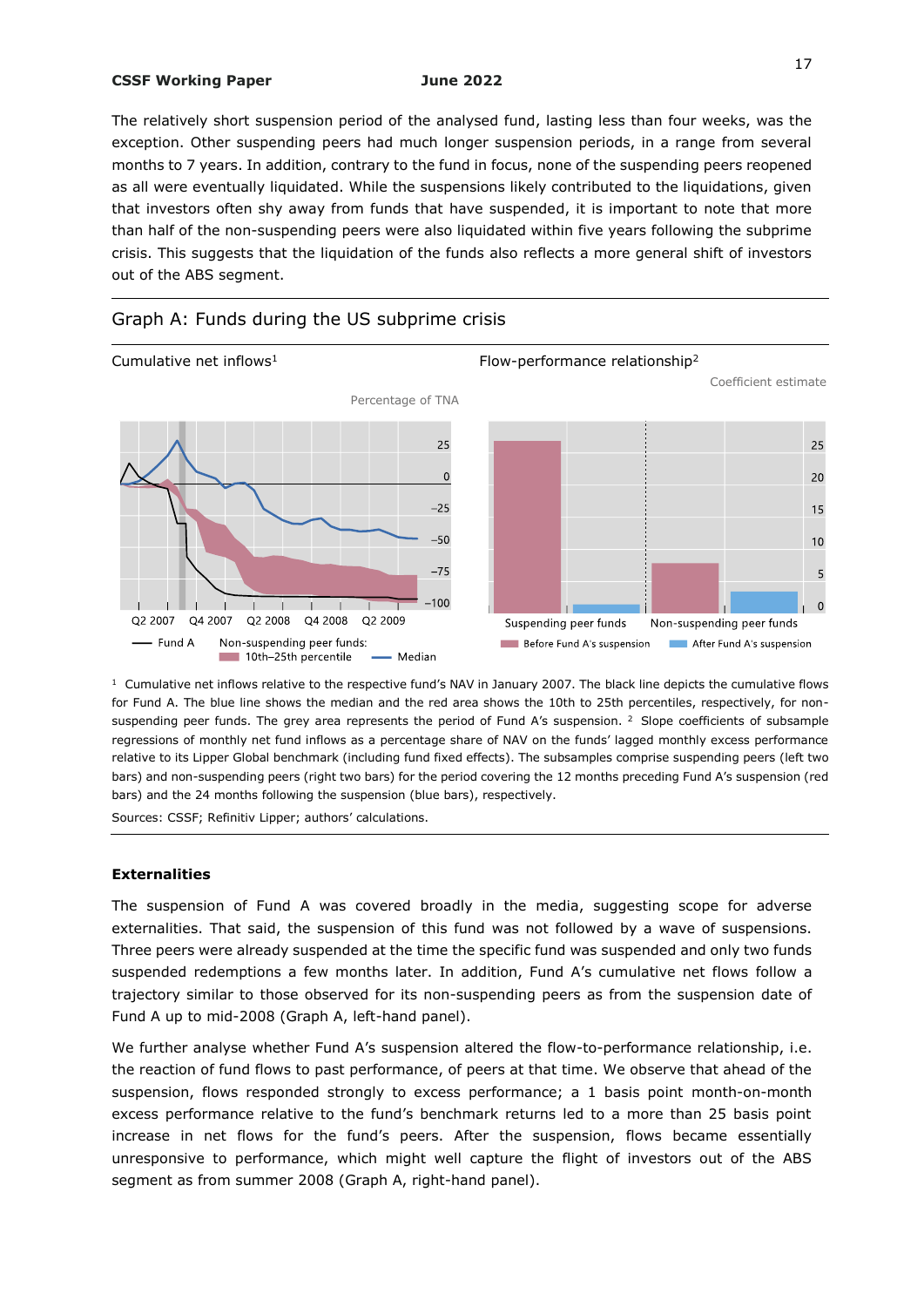We cannot isolate the specific signalling effect on the ABS market of Fund A's suspension from the general increase in the market volatility or from the global repricing of risks in the US ABS market at the time. If any, the signalling effect of the suspension might well be viewed as positive to the extent to which it prevented fire sales and helped the ABS market to be priced according to fundamentals. From a supervisory point of view, the right timing of a suspension takes micro- and macroprudential objectives into account. From a microprudential perspective, a suspension needs to balance the interests of investors that wish to redeem their shares (e.g. because of liquidity needs) with those of investors willing to wait for longer. A macroprudential perspective would also take into account the external effects of suspensions on other funds and on prices in the asset market. These externalities can be both positive or negative, depending on the circumstances. A topic that deserves more analysis.

# **6. Conclusion**

Open-ended funds' liquidity risk management seeks to align consistently and dynamically the liquidity of the funds' assets with that of their liabilities and redemption policy. General discussions on funds' liquidity risk have been ongoing for years, with recent events, such as the March 2020 turmoil, bringing it back again at the forefront of the international policy agenda (e.g. FSB 2021, IMF 2021). This paper contributes to these discussions by assessing the effectiveness of three specific liquidity management tools: liquidity buffers, the use of swing pricing and the temporary suspension of redemptions.

We proxy liquidity buffers based on funds' holdings of cash and of liquid assets. We find that funds increase cash positions in periods of high volatility, such as the March 2020 period, and thereby contribute to pro-cyclical selling of assets. For most funds, the liquid asset ratio generally exceeds the maximum daily redemptions, suggesting that funds generally have sufficient liquidity buffers to meet elevated redemptions. However, it remains unclear whether the liquid asset ratio, as selfassessed by fund managers, takes sufficiently into account the risk of concerted sales of the same, or highly correlated, assets by other funds. This raises the question of whether the assessment of liquidity for stressed scenarios is overly optimistic.

Swing pricing is a mechanism that passes on costs of trading to transacting investors to mitigate dilution risk and protect remaining investors. In line with this objective, our estimates suggest that swing pricing reduces the dilution of the fund value caused by investor redemptions. In addition, swing pricing lowers fund outflows during episodes of elevated market volatility, suggesting that it helps to reduce investor first mover advantages. However, during the March 2020 episode, outflows from swing pricing funds do not differ systematically from those of their peers. During this systemic event, first mover advantages might have been dominated by other investor considerations, such as imminent liquidity needs ("dash-for-cash") or reducing exposure to market risk.

Finally, we assess the temporary suspensions of redemptions, which are designed to preserve the fund's value in exceptional circumstances. We find that suspensions often precede permanent closure and liquidation of the fund. Suspensions due to large redemptions can also be associated with higher outflows in related funds. Limited survival rates and adverse signalling may imply that funds wait too long before suspending.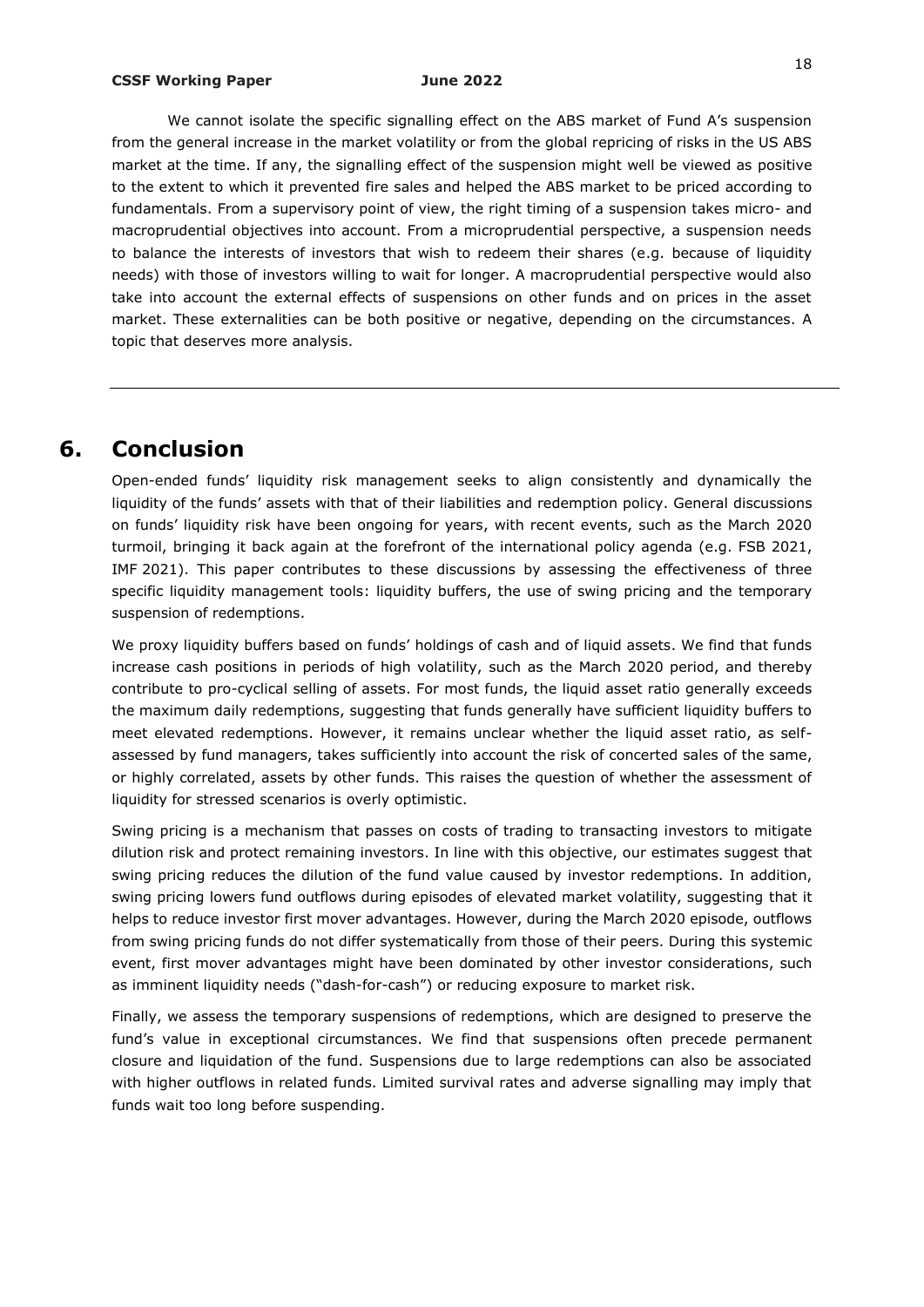These results generally confirm the relevance and effectiveness of these tools in contributing to the overall liquidity risk management of open-ended funds. They also call for further guidance on the way fund managers assess the liquidity of their assets in view to better reflect a macroprudential perspective and internalise the potentially similar behaviour of other fund managers (FSB 2021), further guidance on the dynamic calibration of swing pricing factors and thresholds in view to make them more responsive at the eve of crises (as already requested by ESRB Recommendations (ESRB 2017)), and finally, further guidance on suspensions to make them more effective and more rapidly used in order to maximize their positive externalities.

However, the effectiveness of these liquidity management tools during systemic stresses (such as the global financial crisis and the COVID-19 crisis episode) is still not fully conclusive. Cash ratios are procyclical, which could reflect a precautionary build-up of cash positions to meet future redemptions or a pre-emptive reduction of exposure to market risks. Incentivising the use of cash buffers to mitigate system-wide effects could thus clash with fund managers' objective to generate performance. Swing pricing limits fund dilution and mitigates redemption incentives under certain circumstances, but it does not meaningfully reduce redemptions during episodes of stressed market conditions. Temporary suspensions during crises seem to be associated with larger outflows from related funds, and from the suspended fund upon re-opening. Overall, a clear delineation of the microprudential and macroprudential uses of these liquidity management tools remains key to reap their full financial stability benefits. Further research is thus warranted to help establish a macroprudential framework for open-ended funds.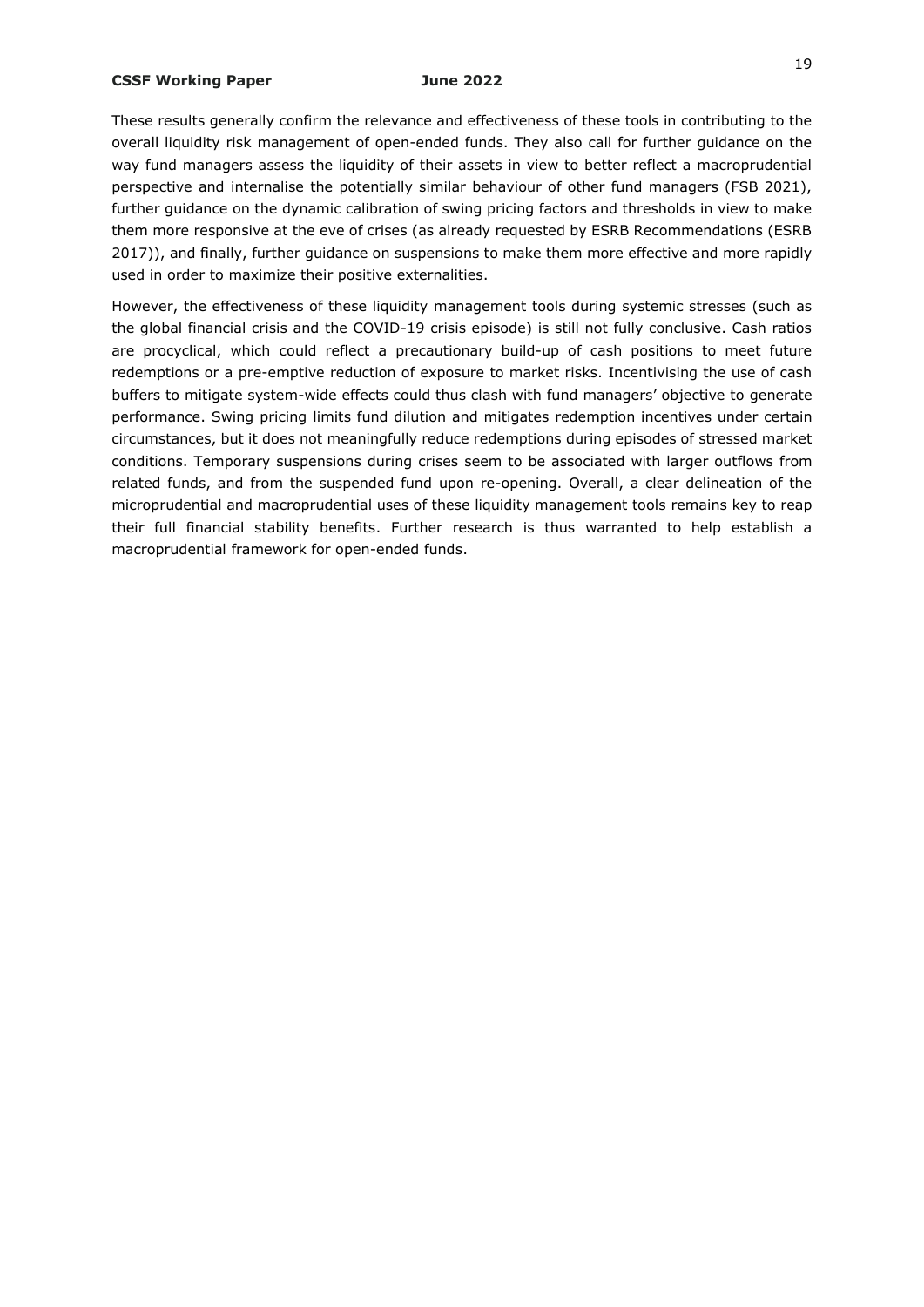# **References**

Bank of England (2021): *Liquidity management in UK open-ended funds*, March.

Breckenfelder, J, N Grimm and M Hoerova (2021): "Do non-banks need access to the lender of last resort? Evidence from mutual fund runs", *mimeo*.

Capponi, A, P Glassermann and M Weber (2020): "Swing pricing for mutual funds: breaking the feedback loop between fire sales and fund redemptions", *Management Science*, vol 66, no 8, pp 3295–798.

Carpantier, J-F (2021): "The impact of Covid-19 on large redemptions in the Luxembourg investment fund market", *CSSF Working Paper*, September.

Chen, Q, I Goldstein and W Jiang (2010): "Payoff complementarities and financial fragility: evidence from mutual fund flows", *Journal of Financial Economics*, vol 97, no 2, pp 239–62.

Chernenko, S and A Sunderam (2016): "Liquidity transformation in asset management: evidence from the cash holdings of mutual funds", *NBER Working Paper*, no 22391, July.

Cipriani, M, A Martin, P McCabe and B Parigi (2014): "Gates, fees, and preemptive runs", *Federal Reserve Bank of New York Staff Report*s, no 670, April

Claessens, S and U Lewrick (2021): "Open-ended funds: systemic risks and policy implications", *BIS Quarterly Review*, December.

Commission de Surveillance du Secteur Financier (CSSF) (2021): *Swing Pricing Mechanism*, CSSF FAQ, 17 August 2021.

European Securities and Markets Authority (ESMA) (2020): *Recommendation of the European Systemic Risk Board (ESRB) on liquidity risk in investment funds, report,* November.

European Systemic Risk Board (ESRB) (2017): *Recommendation on liquidity and leverage risks in investment fund*, ESRB/2017/6, December.

Falato, A, I Goldstein and A Hortaçsu (2021): "Financial fragility in the Covid-19 crisis: the case of investment funds in corporate bond markets", *Journal of Monetary Economics*, vol 123.

Feroli, M, A Kashyap, K Schoenholtz and H S Shin (2014): "Market tantrums and monetary policy", proceedings of the US Monetary Policy Forum 2014, Chicago Booth Initiative on Global Markets, pp 7–60.

Financial Stability Board (FSB) (2017): *Policy Recommendations to Address Structural Vulnerabilities from Asset Management Activities*, January.

——— (2020): *Holistic review of the March market turmoil*, November.

——— (2021): *Enhancing the Resilience of Non-Bank Financial Intermediation, Progress Report*, November.

Goldstein, I, H Jiang and D Ng (2017): "Investor flows and fragility in corporate bond funds", *Journal of Financial Economics*, vol 126.

Grill, M, L Molestina Vivar and M Wedow (2021): "The suspension of redemptions during the COVID 19 crisis – a case for pre-emptive liquidity measures?", *Macroprudential Bulletin Article*, no 12.

International Monetary Fund (IMF) (2021): *Investment funds and financial stability: policy considerations*, September.

International Organization of Securities Commissions (IOSCO) (2015): *Liquidity management tools in collective investment schemes: results from a n IOSCO Committee 5 survey to members, final report*, December.

——— (2018): *Open-ended fund liquidity and risk management – good practices and issues for consideration, final report*, February.

Jiang, H, D Li and A Wang (2020): "Dynamic liquidity management by corporate bond mutual funds", *Journal of Financial and Quantitative Analysis*, vol 56, no 5.

Jin, D, M Kacperczyk, B Kahraman and F Suntheim (2022): "Swing pricing and fragility in open-end mutual funds", *The Review of Financial Studies*, vol 35, no 1, pp 1–50.